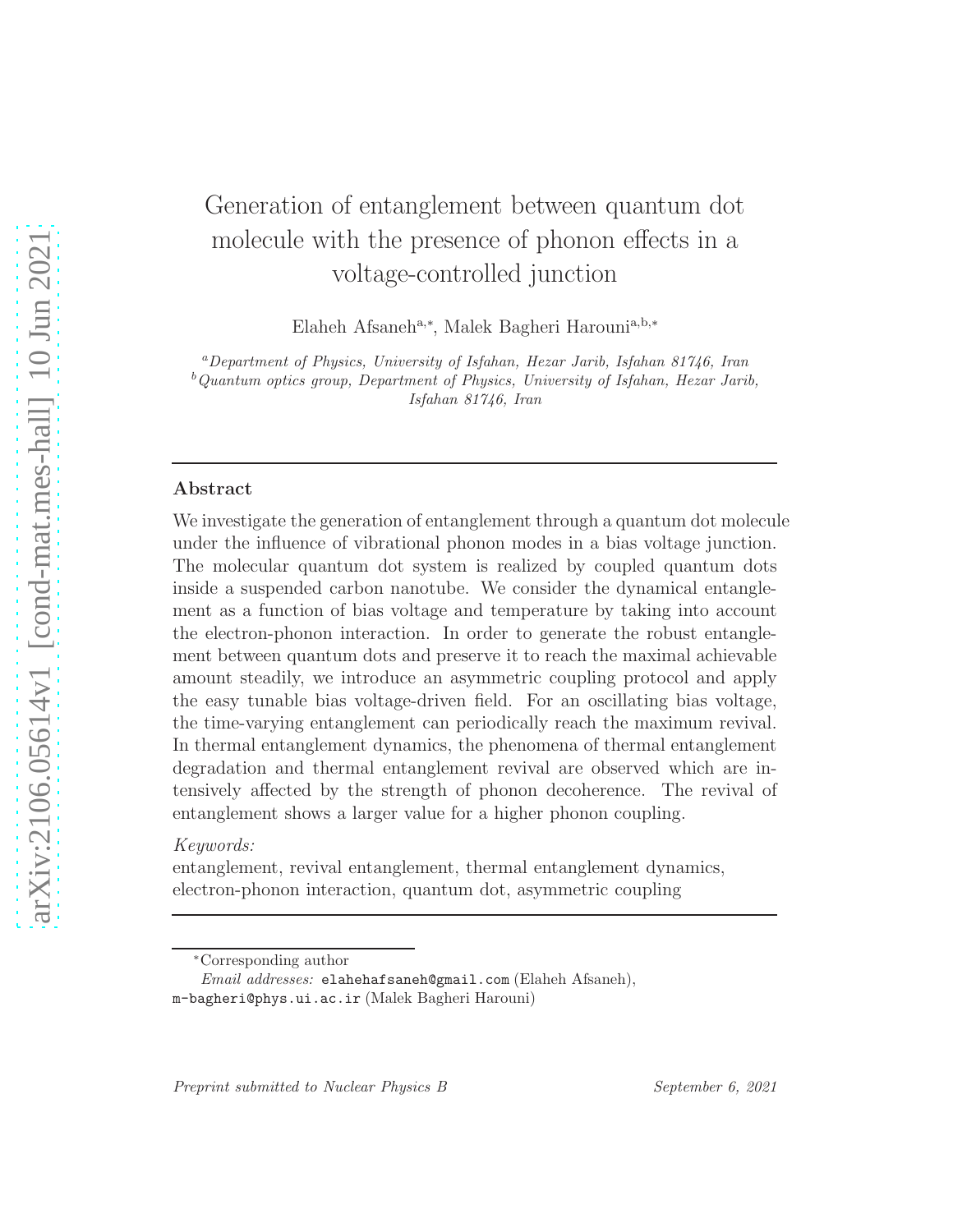# 1. Introduction

Quantum entanglement has been considered as a crucial resource in quantum information processing which utilizes the non-local correlations without any classical analogs [\[1,](#page-17-0) [2](#page-17-1), [3,](#page-17-2) [4](#page-17-3)]. Generation and control of the entanglement have attracted a great deal of attention in different physics fields, such as atomic structures [\[5,](#page-17-4) [6\]](#page-17-5), photonic systems [\[7,](#page-17-6) [8\]](#page-17-7), and semiconductor quantum dots [\[9,](#page-17-8) [10](#page-17-9), [11\]](#page-17-10). Quantum dots(QDs) as artificial atoms play prominent roles in quantum information studies where their discrete energy levels can be easily tuned by applying gate voltages [\[12,](#page-17-11) [13\]](#page-17-12). Entanglement generation of an electron was studied by using a single-level quantum dot which was connected to one input and two output leads [\[14\]](#page-17-13). In this system, the process of electron entanglement formation was obtained as an analog to the entanglement of photons produced by a parametric amplifier.

Also, quantum dot molecules(QDMs) formed by coupled QDs are taken into account as promising candidates for investigating and generating the quantum entanglement [\[15](#page-17-14), [16,](#page-18-0) [17\]](#page-18-1). The process of entanglement generation in double quantum dots $(DQDs)$  is studied under the influence of the environment and is controlled by an external driving field [\[9\]](#page-17-8). Particularly, the dynamical formation of entangled states in DQDs is explored through an external potential difference to demonstrate how this system can be controlled by an applied electric field [\[10\]](#page-17-9). For realizing DQD systems, carbon nanotube (CNT) provides a potential setting [\[18,](#page-18-2) [19](#page-18-3)]. In this structure, a carbon nanotube bridges from one reservoir to another one, and allows electrons to be confined by applying gate voltage. This procedure provides constructing a DQD. A hybrid quantum system including a carbon nanotube double quantum dot and two nitrogen-vacancy(NV) centers is proposed for the generation of entanglement [\[20](#page-18-4)]. In order to obtain steady-state entanglement, a carbon nanotube double quantum dot is considered as an environment of NV center. Furthermore, a suspended CNT which can oscillate freely is employed for constructing quantum dots [\[21,](#page-18-5) [22\]](#page-18-6). In this case, the suspension of CNT leads to the existence of vibrational phonons. These phonons play the role of the environment and have a profound effect on QDs [\[23\]](#page-18-7).

Real quantum systems due to contacting with surrounding environments, inevitably suffer from decoherence. These kinds of interactions lead to decreasing quantum correlations. For quantum entanglement correlations, loss of coherence is considered as a major obstacle which leads to entanglement degradation [\[24\]](#page-18-8). Applying control techniques allows systems to suppress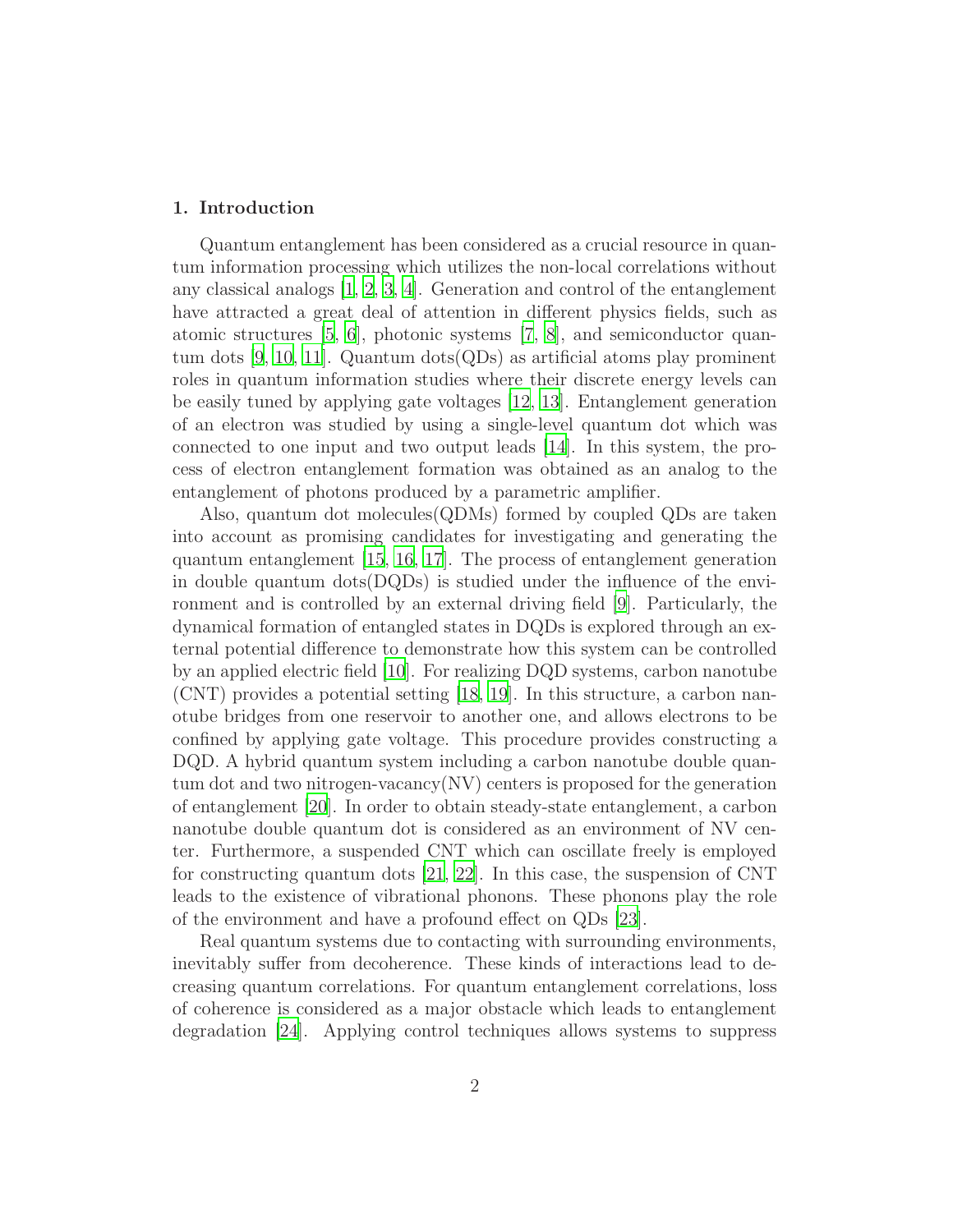decoherence [\[25,](#page-18-9) [26\]](#page-18-10). On the other hand, there are some situations in which the interactions between the quantum system and environment can produce quantum correlations such as entanglement revival [\[27,](#page-18-11) [28\]](#page-18-12). In other words, environments may operate as control elements for these cases [\[29\]](#page-18-13). The effect of the environment has a significant role in the generation and maximization of entanglement. For example, it is shown that due to the interaction of two qubits with a common heat bath and without any direct interaction, the entanglement can be created [\[30\]](#page-18-14). Among various approaches considering the systems with an electron environment, the coupling of electron-phonon can be described through the quantum master equation in both Markovian [\[31,](#page-18-15) [9,](#page-17-8) [10](#page-17-9)] and non-Markovian [\[32](#page-18-16), [33\]](#page-19-0) regimes. Moreover, exploring the dynamics of quantum entanglement in a noisy environment shows that the coupling of a qubit with a non-Markovian environment can induce damping which resulted in the entanglement revival  $|29|$ .

In the present contribution, we propose a molecular quantum dot system inside a suspended carbon nanotube with oscillatory phonon modes that is coupled with two metallic contacts. We study this structure to investigate the generation of steady entanglement and preserve it through a voltagebiased junction. The dynamic of entanglement in the introduced QDM as an open quantum system is studied via a Markovian master equation under the effect of phonon decoherence. To engineer the influence of electron-phonon interaction on the entanglement evolution, we employ the strategy of asymmetric coupling for the coupled quantum dots. In addition, to control this correlation feature, the external bias voltage as a tunable device is applied in both types of constant and periodic time-varying fields. We first calculate the density matrix of our QDM system and then achieve the dynamical entanglement between the coupled quantum dots including the phonon influence. To characterize the entanglement of the QDs, we calculate the concurrence and explore its dependence on some physical parameters. Particularly, we study the dependence of concurrence on the external bias voltage and analyze the influence of temperature on the concurrence. Through the time evolution of concurrence due to the effect of the applied oscillating bias voltage, the entanglement revival reveals periodically. The behavior of concurrence in response to varying temperature causes the phenomena of thermal entanglement degradation and revival.

The outline of this paper is organized as follows: In Sec. [2,](#page-3-0) we propose the model describing the quantum dot molecule with phonon modes in a bias voltage junction, and also describe the relevant phonon transformation. In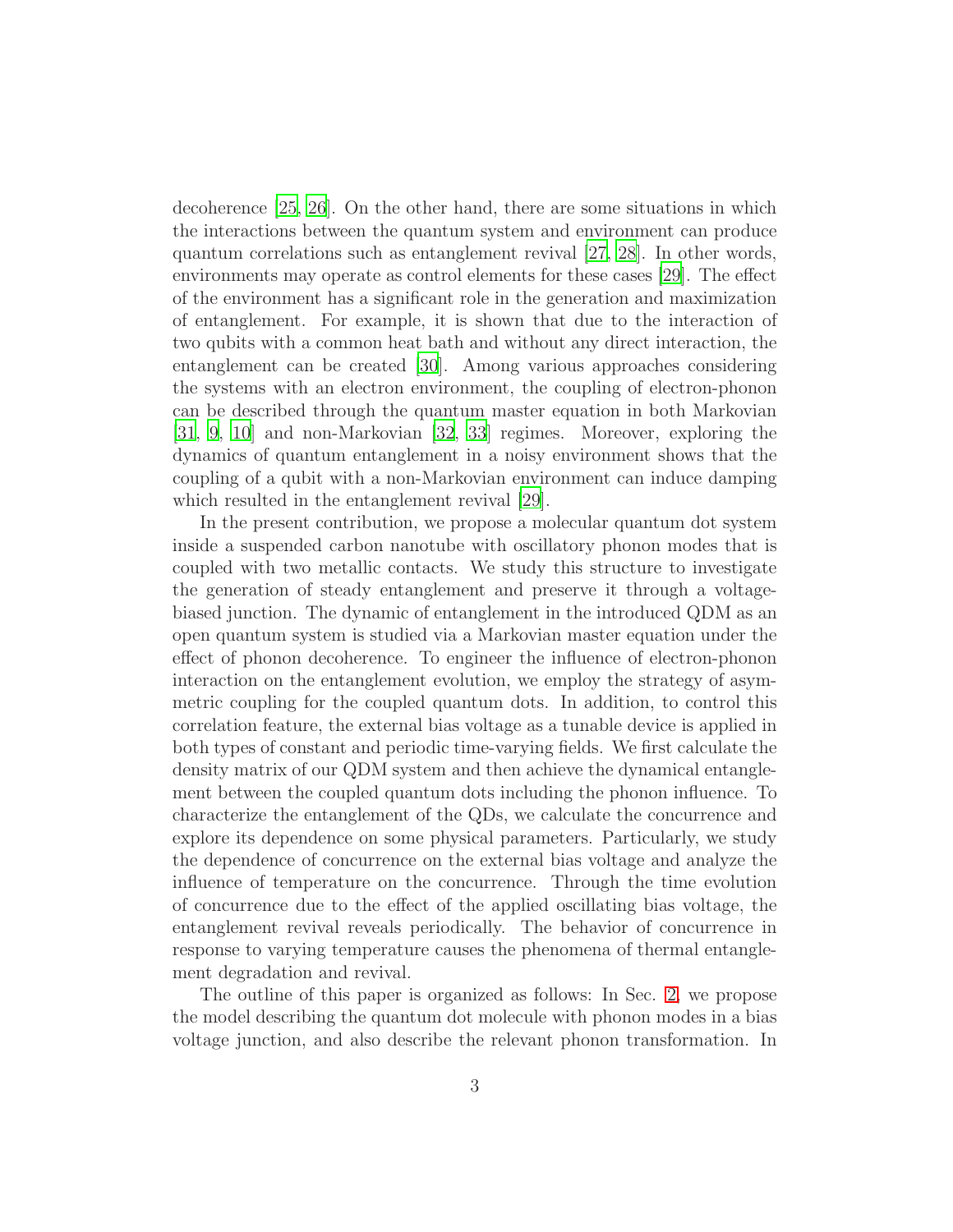Sec. [3,](#page-6-0) we derive the Markovian master equation and obtain the concurrence quantity by using the definition of the asymmetric factor for the present QDM setup. In Sec. [4,](#page-10-0) we observe and discuss the results for the dynamics of concurrence against the bias voltage and temperature changes. Finally, we briefly conclude in Sec. [5.](#page-16-0)

## <span id="page-3-0"></span>2. Model

The physical system under study is a suspended carbon nanotube double quantum dot with vibrational phonon modes as an open quantum system in contact with voltage-biased reservoirs that is schematically shown in Fig.[\(1\)](#page-4-0).

In the actual experiment, the energy states of a CNT with finite length are quantized. Therefore, the finite length CNT has energy levels like a quantum dot with discrete energy levels [\[34](#page-19-1), [35](#page-19-2)]. Here, a finite length CNT is considered and connected with two metallic electrodes  $L$  and  $R$ . To create a double quantum  $dot(DQD)$  within the carbon nanotube, a local gate is applied in the middle of CNT to build a center barrier. This tunnel barrier works as an inter-dot coupling,  $t_{AB}$ , that can separate two quantum dots  $QD_A$ and  $QD_B$ (shown in Fig.[\(1\)](#page-4-0)). In addition, the energy levels of each quantum dot can be controlled by individual gates  $G_A$  and  $G_B$ . To have vibrational phonon modes in QDs, a suspended CNT is required. For this purpose, the center barrier of CNT is kept fixed while its two lateral sides are allowed to oscillate freely using the etching technique [\[36\]](#page-19-3). In this case, the suspended lateral parts of CNT located between the center tunnel barrier and metallic contacts would be considered as quantum dots with vibrational phonons [\[21,](#page-18-5) [22\]](#page-18-6). These characteristics of quantum dot molecule are introduced by the Hamiltonian of quantum dot molecule  $H_{QDM}$ . Also, in figure [\(1\)](#page-4-0) the normal metal reservoirs L and R are held at chemical potentials  $\mu_L$  and  $\mu_R(\mu_L > \mu_R)$  to provide the bias voltage  $V = \mu_L - \mu_R$ .

The total Hamiltonian for the proposed system is given by:

<span id="page-3-2"></span>
$$
H = H_{QDM} + H_{Res} + H_{int}.\tag{1}
$$

To define the Hamiltonian of quantum dot molecule  $H_{QDM}$ , we use the Anderson-Holstein model [\[37,](#page-19-4) [38\]](#page-19-5) as:

<span id="page-3-1"></span>
$$
H_{QDM} = \sum_{\alpha = A,B} \left( \varepsilon_{\alpha} d_{\alpha}^{\dagger} d_{\alpha} + \omega_{ph} b_{\alpha}^{\dagger} b_{\alpha} + t_{ph} \hat{n}_{\alpha} (b_{\alpha}^{\dagger} + b_{\alpha}) \right) + t_{AB} (d_{A}^{\dagger} d_{B} + d_{A} d_{B}^{\dagger}).
$$
\n(2)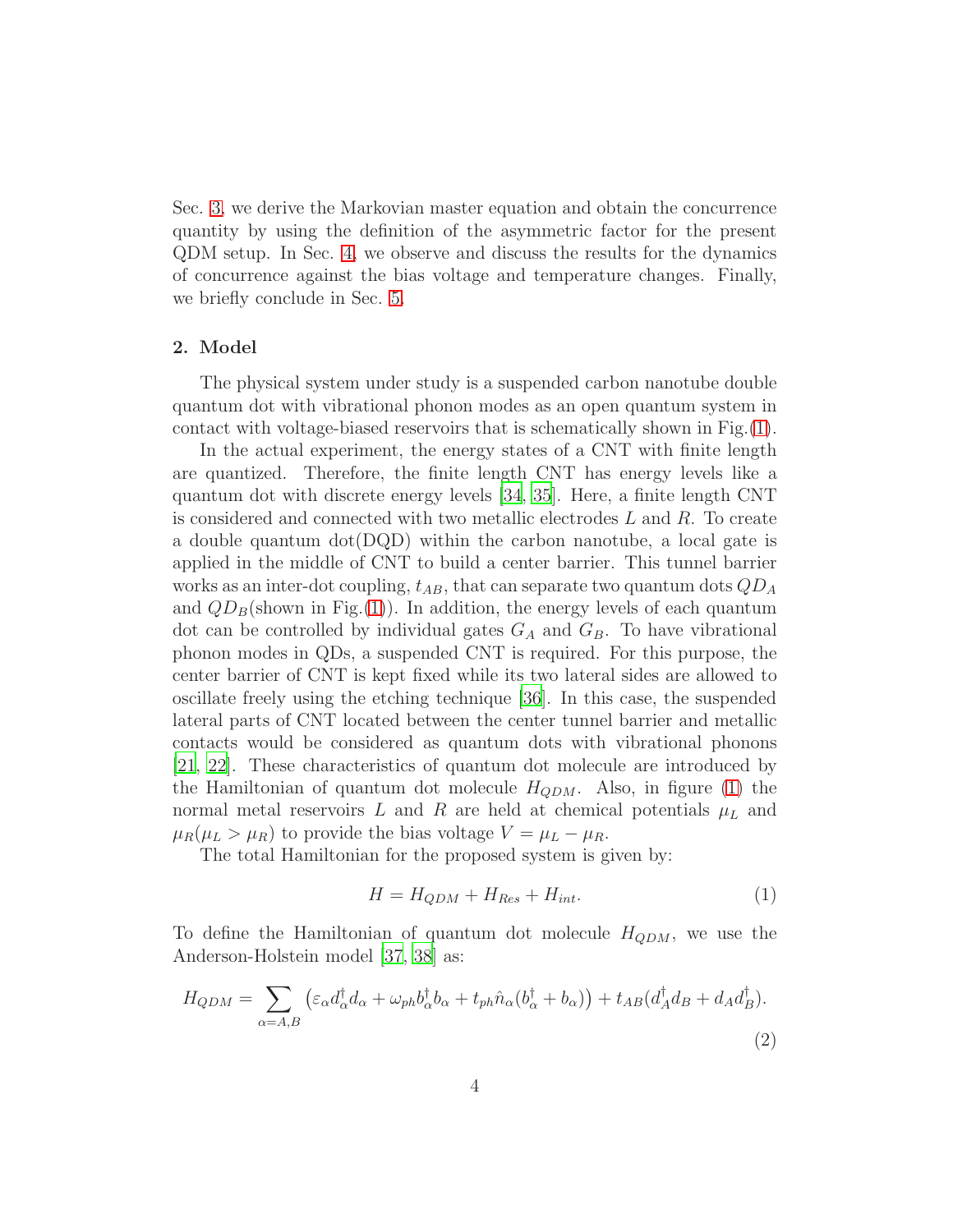

<span id="page-4-0"></span>Figure 1: Carbon nanotube double quantum dot molecule: A QDM system consists of quantum dots A and B are located in a suspended CNT. Each QD is coupled to local phonon modes with frequency  $\omega_{ph}$  and is connected to the reservoirs L and R with tunneling amplitudes of  $QD_{\alpha}$  to reservoir  $\nu$  as  $t_{AL}$ ,  $t_{AR}$ ,  $t_{BR}$ ,  $t_{BL}$ . Two quantum dots are coupled together with the inter-dot tunneling amplitude  $t_{AB}$ . Energy levels of QDs,  $\varepsilon_A$ and  $\varepsilon_B$  are tuned by gate voltages  $G_A$  and  $G_B$ , respectively. Reservoirs are held in the potential difference V .

Here,  $H_{QDM}$  consists of the Hamiltonian of quantum dots  $H_{dots} = \sum_{\alpha=A,B} \varepsilon_{\alpha} d_{\alpha}^{\dagger} d_{\alpha} +$  $t_{AB}(d^\dagger_A$  $A_d^\dagger d_B + d_A d_I^\dagger$ <sup>†</sup><sub>B</sub>), Hamiltonian of phonons  $H_{ph} = \sum_{\alpha=A,B} \omega_{ph} b_{\alpha}^{\dagger} b_{\alpha}$  and the electron-phonon interaction Hamiltonian  $H_{el-ph} = \sum_{\alpha=A,B} t_{ph} \hat{n}_{\alpha} (b_{\alpha}^{\dagger} + b_{\alpha}).$ In Eq.[\(2\)](#page-3-1),  $\varepsilon_{\alpha}$  denotes the electronic energy level of quantum dot  $\alpha$ ,  $\omega_{ph}$  is the local phonon frequency,  $t_{ph}$  shows the strength of the electron-phonon coupling, and  $t_{AB}$  is the inter-dot hopping amplitude which with no loss of generality is taken as a real parameter. Moreover,  $d_{\alpha}^{\dagger}(b_{\alpha}^{\dagger})$  indicates the electron(phonon) creation operator, and  $\hat{n}_{\alpha} = d_{\alpha}^{\dagger} d_{\alpha}$  is the occupation operator for quantum dot  $\alpha = A, B$ . It should be noted that the fermionic operators  $d_{\alpha}$  fulfills the fermionic anti-commutator whereas  $b_{\alpha}$  is bosonic in nature. The Hamiltonian of reservoirs can be written as:

$$
H_{Res} = \sum_{k,\nu=L,R} \epsilon_{k\nu} c_{k\nu}^{\dagger} c_{k\nu},\tag{3}
$$

which contains the non-interacting electrons where  $\epsilon_{k\nu}$  denotes the energy level of reservoir  $\nu = L, R$  and  $c^{\dagger}_{k\nu}$  creates an electron with momentum k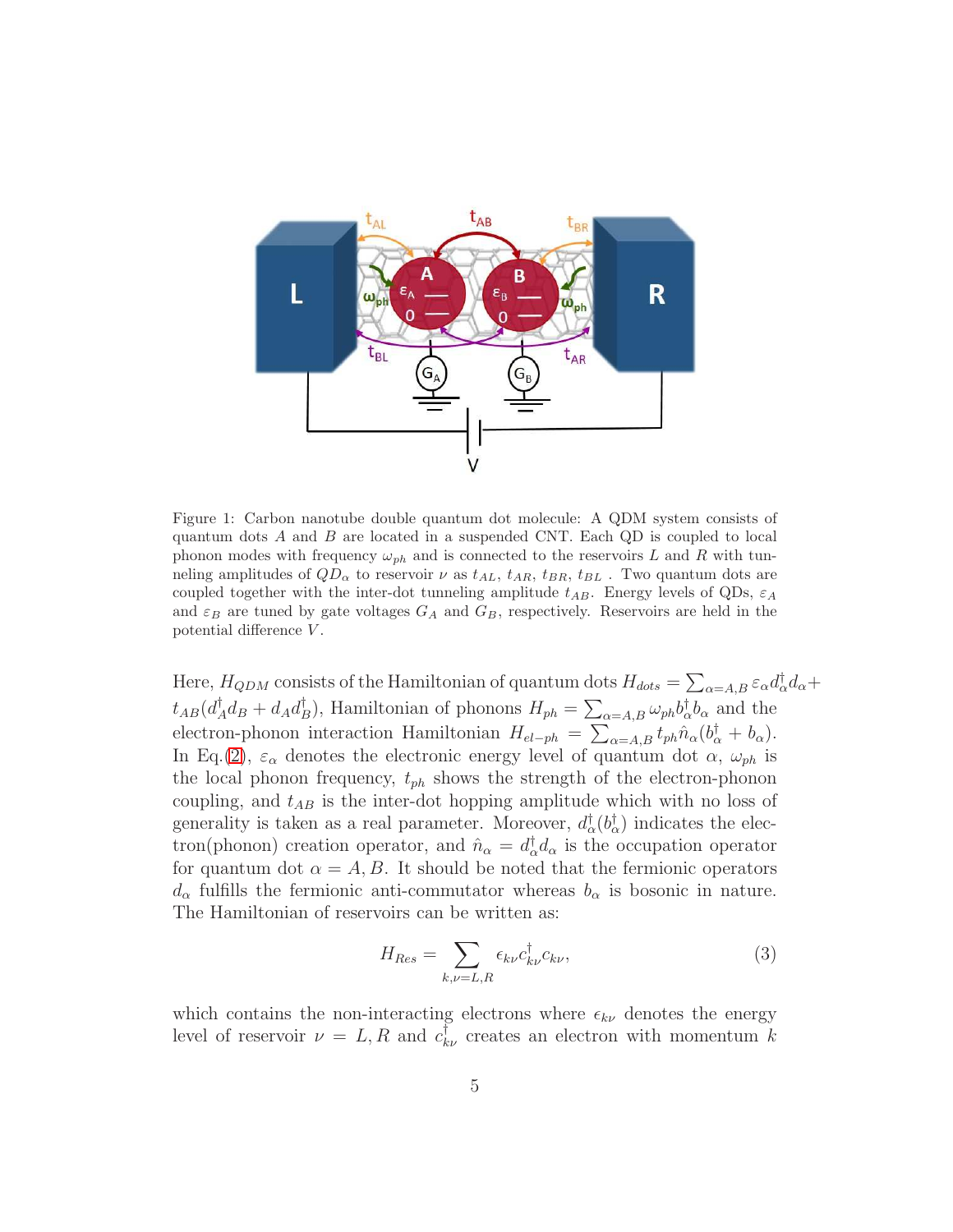in lead  $\nu$ . Here, reservoirs are assumed completely spin-polarized in which the spin of electrons can not be distinguished. The interaction Hamiltonian in Eq.[\(1\)](#page-3-2) corresponds to tunneling between QDs and electrodes which is described as:

$$
H_{int} = \sum_{k,\alpha,\nu} \left( t_{\alpha\nu} c_{k\nu}^\dagger d_\alpha + t_{\alpha\nu}^* c_{k\nu} d_\alpha^\dagger \right). \tag{4}
$$

In which,  $t_{\alpha\nu}$  denotes the tunneling amplitude between  $QD_{\alpha}$  and reservoir  $\nu$ which is assumed energy and momentum independent. The tunneling rates of the reservoir  $\nu$  is characterized by  $\Gamma_{\alpha\nu} = 2\pi N_{\nu}^0 |t_{\alpha\nu}|^2$ . This parameter can be defined in the wide-band limit (WBL) [\[39\]](#page-19-6) where, both parameters  $N_{\nu}^{0}$ , the density of states of the lead  $\nu$  and  $t_{\alpha\nu}$  are assumed constant without energy dependency. This assumption allows us to have the tunneling rates as an energy-independent feature. Here, we consider the total tunnel-coupling strength for our QDM system as  $\Gamma = \sum_{\alpha,\nu} \Gamma_{\alpha\nu}$ . Moreover, for weak tunneling to the electronic reservoirs, the tunneling rates assumed as the smallest energy scale in this system,  $\Gamma_{\alpha\nu} \ll k_B T$ . This condition provides the lowest order of tunnel-coupling and also, it allows the reservoirs to stay in thermal equilibrium.

In order to proceed further, the  $H_{QDM}$  in Eq.[\(2\)](#page-3-1) can be diagonalized by applying the polaron Lang-Firsov transformation which is given through the following relation [\[38](#page-19-5), [40](#page-19-7)]:

$$
\bar{H} = e^{S} H e^{-S}, \quad S = \sum_{\alpha} g_{ph} \hat{n}_{\alpha} (b_{\alpha}^{\dagger} - b_{\alpha}). \tag{5}
$$

Here,  $g_{ph} = \frac{t_{ph}}{\hbar \omega_{ph}}$  $\frac{\ell_{ph}}{\hbar\omega_{ph}}$  denotes the coupling of the local phonon modes with energy  $\hbar\omega_{ph}$ . Since the phonons with the small energy scale are considered as acoustic phonons [\[41](#page-19-8)], so the phonons in our QDM system with the energy range of a few meV treated as acoustic modes. Also, it is reported that in semiconducting systems, the longitudinal modes are more dominant for acoustic phonons [\[42](#page-19-9)]. Therefore, in the present suspended CNT-DQD system, we deal with the phonons in the type of longitudinal acoustic modes.

The applied transformation eliminates the electron-phonon coupling term in  $H_{QDM}(\text{Eq.}(2))$  $H_{QDM}(\text{Eq.}(2))$  $H_{QDM}(\text{Eq.}(2))$ . So, the transformed  $QDM$  Hamiltonian is obtained as:

<span id="page-5-0"></span>
$$
\bar{H}_{QDM} = \sum_{\alpha} \left( \bar{\varepsilon}_{\alpha} d_{\alpha}^{\dagger} d_{\alpha} + \hbar \omega_{ph} b_{\alpha}^{\dagger} b_{\alpha} \right) + t_{AB} \left( X_{A}^{\dagger} d_{A}^{\dagger} X_{B} d_{B} + H.c. \right), \quad (6)
$$

where H.c. represents the Hermitian conjugate,  $X_{\alpha} = e^{g_{ph}(b_{\alpha} - b_{\alpha}^{\dagger})}$  shows the polaron operator and  $\bar{\varepsilon}_{\alpha} = \varepsilon_{\alpha} - g_{ph}^2 \omega_{ph}$  indicates the renormalized QD energy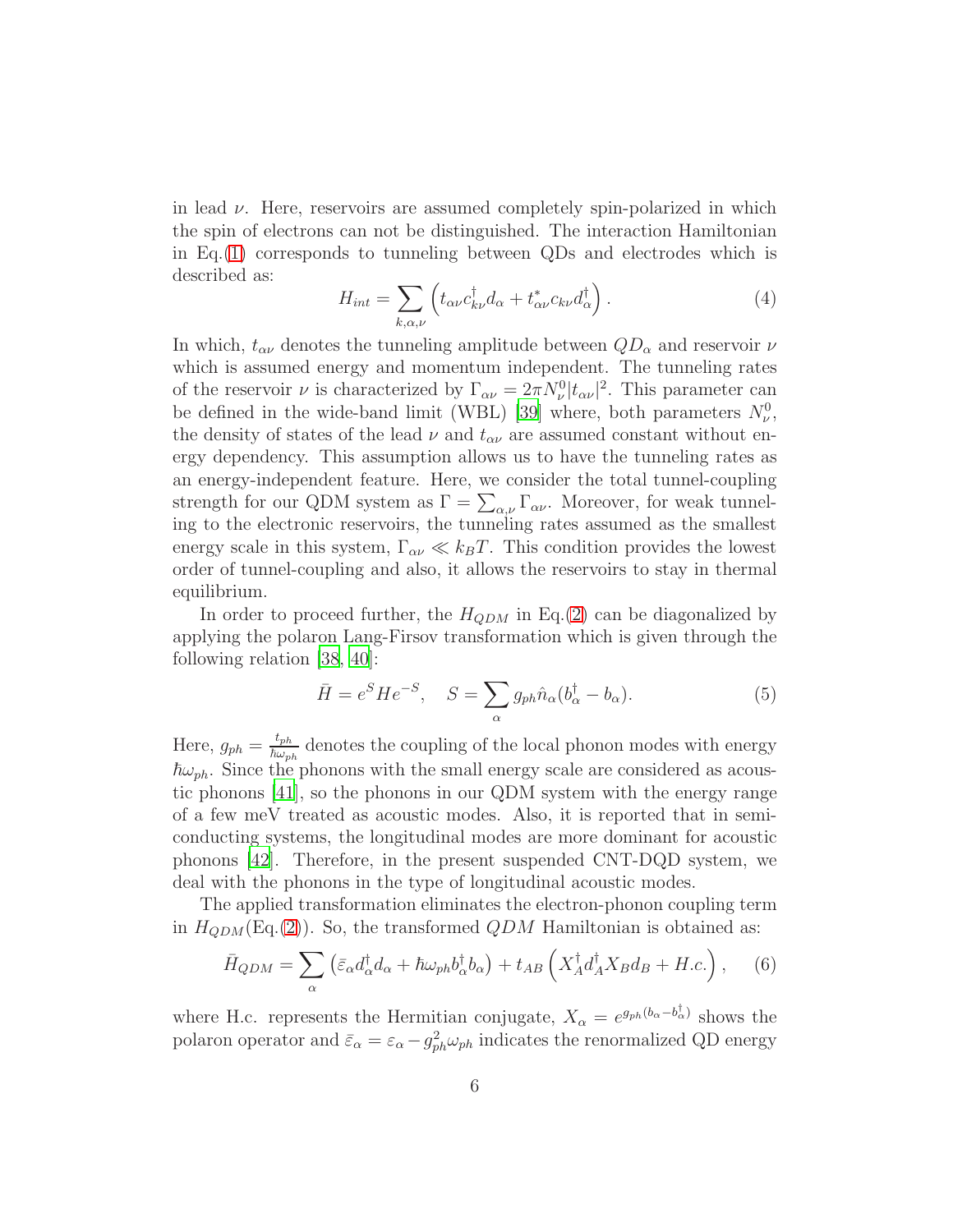levels. As a consequence of transformation introduced in Eq.[\(6\)](#page-5-0), the Hamiltonian of the uncoupled reservoirs remains unchanged while the tunneling Hamiltonian is transformed as bellow:

$$
\bar{H}_{int} = \sum_{k,\alpha,\nu} \left( t_{\alpha\nu} c_{k\nu}^{\dagger} X_{\alpha} d_{\alpha} + t_{\alpha\nu}^{*} c_{k\nu} X_{\alpha}^{\dagger} d_{\alpha}^{\dagger} \right). \tag{7}
$$

To study the dynamics of the system governs by the transformed Hamiltonian, in the next section we first calculate the quantum master equation(QME). Then, we investigate the dynamics of concurrence as a measure of entanglement by using the asymmetric factor definition.

# <span id="page-6-0"></span>3. Dynamics

To generate the steady entanglement in the present molecular quantum dot system and investigate the dynamics of this quantum correlation, we start from the Liouville-von Neumann equation of the whole system in the interaction picture [\[43](#page-19-10)]. The complete system consists of a central double quantum dot, electronic reservoirs, and oscillating phonon bath systems with Hilbert spaces  $\mathcal{H}_{dots}$ ,  $\mathcal{H}_{res}$ , and  $\mathcal{H}_{ph}$  respectively. Consequently, the total Hilbert space of the whole system is defined as  $\mathcal{H}_{tot} = \mathcal{H}_{dots} \otimes \mathcal{H}_{ph}$ . For suspended carbon nanotubes, it is reported that the electron-phonon interaction is a strong coupling [\[44\]](#page-19-11). Therefore, we suppose that the present system is considered in the high enough phonon frequency to obtain the strong electron-phonon coupling. Also, for the assumption of weakly coupling of quantum dots with reservoirs, we can apply the Born-Markov approximation. Therefore, the density matrix of the total system is approximately characterized by  $\rho_{tot}(t) \approx \rho_{dots}(t) \otimes \rho_{res}(t) \otimes \rho_{ph}(t)$  for thermal equilibrium baths. By tracing out the bath degrees of freedom for both electronic reservoirs and phonon baths, the quantum master equation of the central QDM system is obtained as:

<span id="page-6-1"></span>
$$
\frac{d\rho_s(t)}{dt} = -\frac{i}{\hbar}[\bar{H}_{dots}(t), \rho_s(t)]
$$
  

$$
- \frac{1}{\hbar^2} \int_0^\infty dt' Tr_{res} Tr_{ph} [\bar{H}_{int}(t), [\bar{H}_{int}(t-t'), \rho_{tot}(t)]].
$$
\n(8)

The first term corresponds to the coherent evolution of the system while the second one raises due to the different sources of dissipation. We ignore the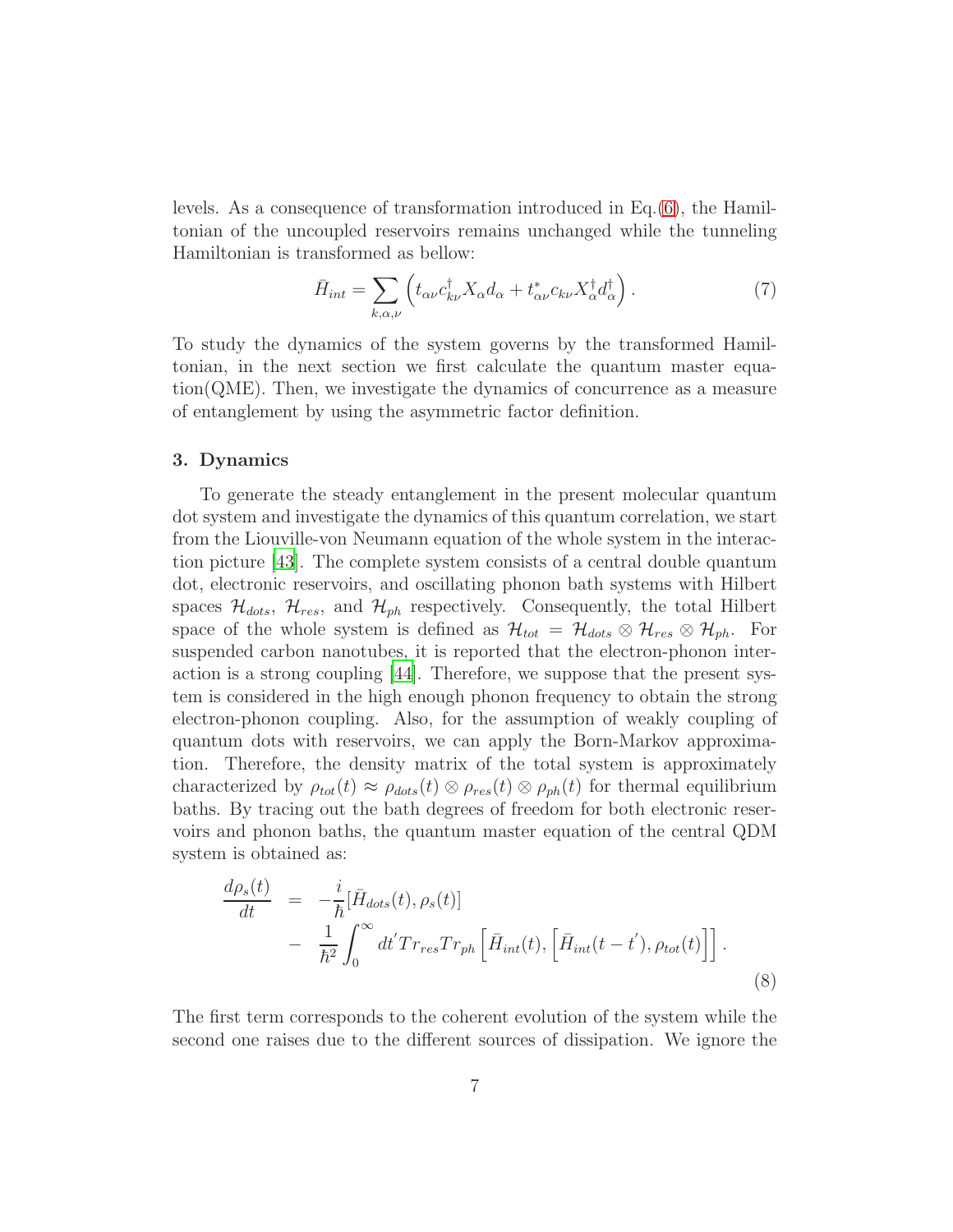first term in the condition of  $t_{AB} \leq t_{\alpha\nu} \leq t_{ph}$  which means that electronphonon coupling is larger than the coupling of dots with reservoirs, so the coherent dynamics of dots is negligible in the presence of phonon interaction. By substituting the transformed Hamiltonians,  $\bar{H}_{QDM}$  and  $\bar{H}_{int}$  into Eq.[\(8\)](#page-6-1), the reduced density matrix of QDM subsystem fulfills the following equation:

$$
\frac{d\rho_s}{dt} = \sum_{\alpha,\nu} (M^+_{\alpha\nu} \left[ 2d_{\alpha}\rho_s(t)d^{\dagger}_{\alpha} - d^{\dagger}_{\alpha}d_{\alpha}\rho_s(t) - \rho_s(t)d^{\dagger}_{\alpha}d_{\alpha} \right] \n+ M^-_{\alpha\nu} \left[ 2d^{\dagger}_{\alpha}\rho_s(t)d_{\alpha} - d_{\alpha}d^{\dagger}_{\alpha}\rho_s(t) - \rho_s(t)d_{\alpha}d^{\dagger}_{\alpha} \right].
$$
\n(9)

In this equation,  $M^{\pm}_{\alpha\nu}$  describe the tunneling rates as:

<span id="page-7-0"></span>
$$
M^+_{\alpha\nu} = \Gamma_{\alpha\nu} \int d\omega \langle c_{\nu} c_{\nu}^{\dagger} \rangle \langle X_{\alpha}^{\dagger} X_{\alpha} \rangle = \Gamma_{\alpha\nu} \int d\omega [1 - f_{\nu}(\omega + \epsilon_{\nu})] G_{\alpha}^+(\omega), \quad (10)
$$

and

<span id="page-7-1"></span>
$$
M_{\alpha\nu}^- = \Gamma_{\alpha\nu} \int d\omega \langle c_{\nu}^{\dagger} c_{\nu} \rangle \langle X_{\alpha} X_{\alpha}^{\dagger} \rangle = \Gamma_{\alpha\nu} \int d\omega f_{\nu}(\omega + \epsilon_{\nu}) G_{\alpha}^-(\omega). \tag{11}
$$

In equations [\(10\)](#page-7-0) and [\(11\)](#page-7-1), the correlation function of reservoirs is defined as  $\langle c_{\nu} c_{\nu}^{\dagger} \rangle = Tr_{res} [\rho_{res} c_{\nu} c_{\nu}^{\dagger}]$  which gives us the Fermi distribution function of lead  $\nu$  by  $f_{\nu}(\omega + \epsilon_{\nu}) = \frac{1}{e^{\beta_e(\omega + \epsilon_{\nu})}+1}$ . The temperature of electrons in both reservoirs is assumed the same and is shown by  $T_e$  which provides  $\beta_e = \frac{1}{k_P}$  $\frac{1}{k_B T_e}$ . The phonon-assisted correlation functions are demonstrated by  $G^{\pm}_{\alpha}(\omega)$ . Here, the negative correlation function is given by  $G_{\alpha}^{-}(t) = Tr_{ph}[\rho_{ph}X_{\alpha}(t)X_{\alpha}^{\dagger}]$  [\[38\]](#page-19-5), and its Fourier transform which is  $G_{\alpha}^{-}(\omega) = \int_0^{\infty} dt e^{i\omega t} G_{\alpha}^{-}(t)$  can be calculated as:

$$
G_{\alpha}^{-}(\omega) = e^{-g(2N_{ph}+1)} \sum_{l=-\infty}^{\infty} I_{l} \left( 2g_{ph} \sqrt{N_{ph}(1+N_{ph})} \right) \times e^{l\frac{\omega_{ph}}{2}\beta} 2\pi \delta(\omega - \omega_{ph} l). \tag{12}
$$

Here, the Bose-Einstein distribution function of phonon is  $N_{ph} = \frac{1}{\epsilon^{\beta_{ph}\omega_c}}$  $e^{\beta p h \omega_{ph}} - 1$ with  $\beta_{ph} = \frac{1}{k_P T}$  $\frac{1}{k_B T_{ph}}$ .

Since phonons inside the CNT are close to reservoirs, phonon temperature is assumed equal to the electron temperature of electrodes,  $T_{ph} = T_e = T$ .  $I_l(z)$  denotes the modified Bessel function of the first kind of order l. The positive and negative correlation functions are related to each other by the relation  $G^+_{\alpha}(\omega) = G^-_{\alpha}(-\omega)$ . Now with the achieved phonon-assisted correlation function of the system, we can proceed further to calculate concurrence as an entanglement measure in our QDM system.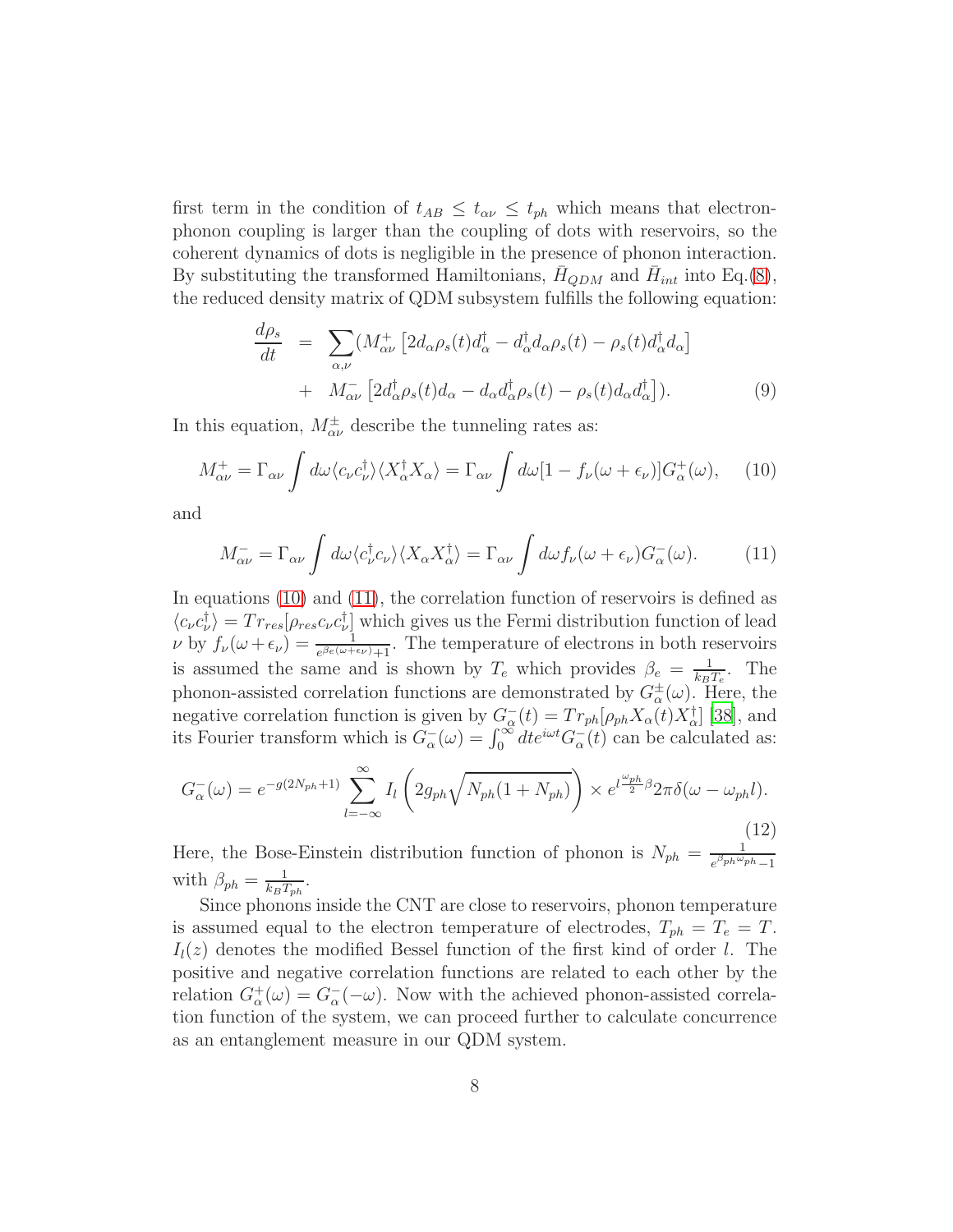#### *3.1. Concurrence*

To quantify entanglement between two qubits, Wootters proposed the measure of concurrence for both pure and mixed states [\[45](#page-19-12), [46](#page-19-13)]. In condensed matter systems, the entanglement of fermions is evaluated by fermionic concurrence [\[47,](#page-19-14) [48](#page-19-15), [49,](#page-20-0) [50,](#page-20-1) [51\]](#page-20-2) in analog with Wootter's formula. Therefore, the entanglement between quantum dots including electrons as indistinguishable fermions can be calculated in the formalism of fermionic concurrence that we discussed in the previous paper [\[51\]](#page-20-2). Studying the concurrence of quantum dot qubits has attracted considerable attention [\[52\]](#page-20-3) and particularly, this measure was determined for double quantum dot systems [\[9](#page-17-8), [10,](#page-17-9) [51\]](#page-20-2). Here, for our carbon nanotube quantum dot molecule, we define the concurrence as:

$$
C(\rho) = Max[0, \lambda_1 - \lambda_2 - \lambda_3 - \lambda_4], \tag{13}
$$

where,  $\lambda_i$ ,  $(i = 1, 2, 3, 4)$  are the non-negative eigenvalues of matrix R in decreasing order,  $\lambda_1 > \lambda_2 > \lambda_3 > \lambda_4$ . Matrix R is evaluated as  $R = \sqrt{\sqrt{\rho \tilde{\rho}} \sqrt{\rho}}$ with the density matrix of the system,  $\rho$ , and  $\tilde{\rho} = (\sigma_y \otimes \sigma_y)\rho^*(\sigma_y \otimes \sigma_y)$ . Here,  $\rho^*$  shows the complex conjugate of the density matrix and  $\sigma_y$  represents the y element of Pauli matrices. The concurrence takes value in the interval between zero for the separable states and one unit magnitude for the maximally entangled states.

The basis states of the present QDM system with quantum dots A and  $B(Fig.(1))$  $B(Fig.(1))$  $B(Fig.(1))$  can be selected as  $|\psi\rangle_{AB} = |\Phi\rangle_A \otimes |\Phi\rangle_B$ . In which,  $|\Phi\rangle_A$  and  $|\Phi\rangle_B$ denote the states of quantum dot  $A$  and  $B$ , respectively. We suppose that each dot as a single energy level contains unoccupied  $|0\rangle_{\alpha}$  and occupied  $|1\rangle_{\alpha}$ states with the energies 0 and  $\varepsilon_{\alpha}(\alpha = A, B)$ , respectively. In other words, double occupancy is forbidden. Therefore, we can present the total form of the occupation states as  $|0_A, 1_A, 0_B, 1_B\rangle = |0_A, 1_A\rangle \otimes |0_B, 1_B\rangle$ . Here, to obtain the concurrence of the present QDM system, we assume that QDs are not entangled initially and we consider the initial state of two coupled unentangled QDs as:

$$
\rho(0) = \begin{bmatrix} 1 & 0 & 0 & 0 \\ 0 & 0 & 0 & 0 \\ 0 & 0 & 0 & 0 \\ 0 & 0 & 0 & 0 \end{bmatrix} . \tag{14}
$$

In the following, we define an asymmetric factor which quantifies the coupling of QDs asymmetrically and leads to providing the maximum achievable entanglement.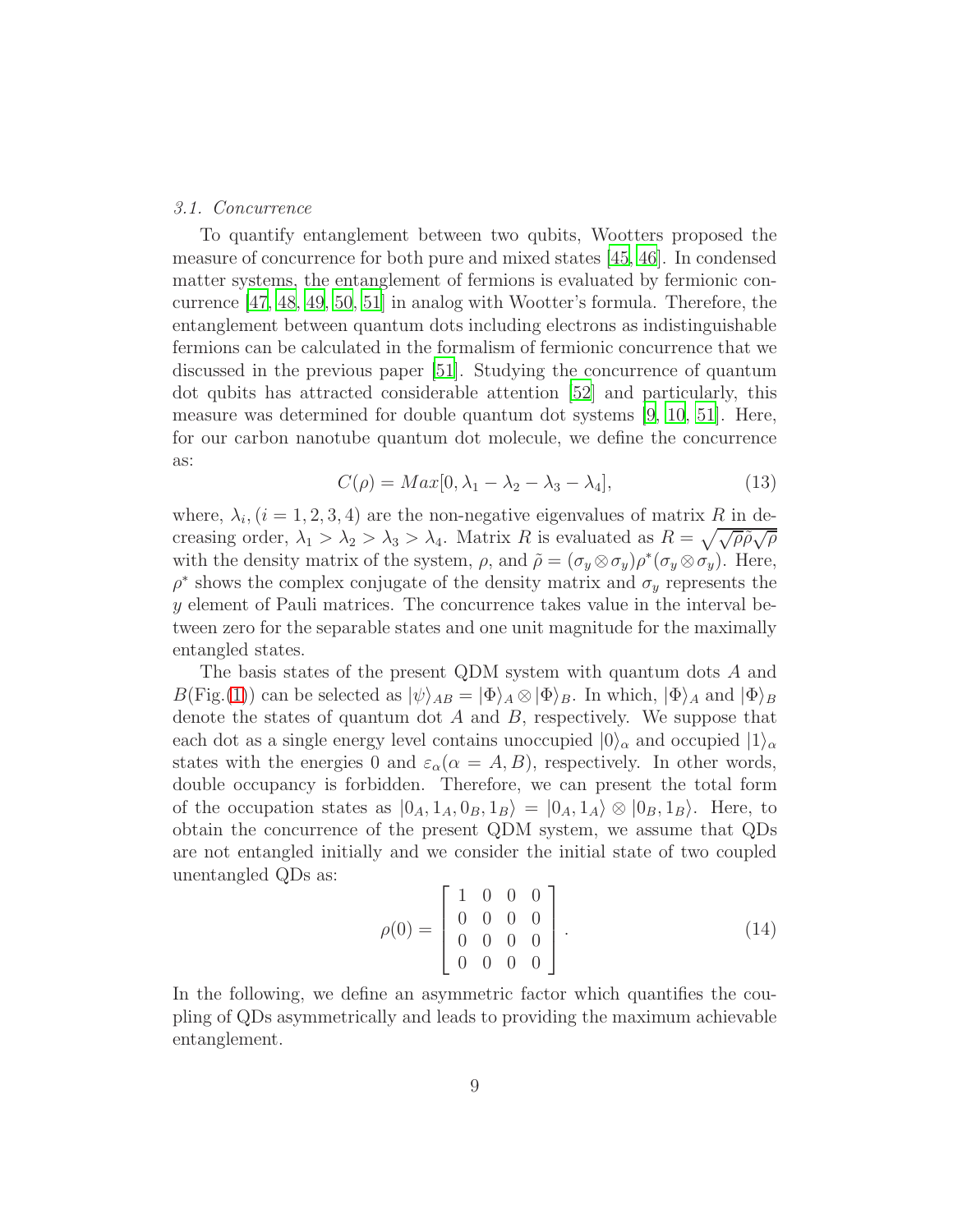# *3.2. Asymmetric Factor*

Phonon decoherence in quantum systems can destroy the quantum correlation and causes entanglement degradation. One technique that can be used to reduce the environmental dissipation in the quantum dot system is employing the coupling of quantum dots to reservoirs asymmetrically $[9]$ . Recently, we showed that by using quantum dots with asymmetric coupling coefficients, robust entanglement is achieved for a QDM system in a Josephson junction [\[51\]](#page-20-2). Here, to generate entanglement with a remarkable value and preserve it steadily, we define an asymmetric factor in which the coupling coefficients of QDs-metal leads are determined unequal. In this case, we assume that each quantum dot is coupled to the left and right reservoirs with different strengths that can be tuned by applying gate voltages. For this proposed structure, there is a quantum dot in the middle of quantum dotreservoir coupling. To produce these kinds of setups, it was reported that the partial capacitors were used in a parallel double quantum dot system [\[53\]](#page-20-4). In the coupled quantum dot systems, the partial capacitors mean that the tunneling barriers should not be built with the same heights for creating quantum dots. It provides the relevant capacitors locating not absolutely in the parallel plane. In this case, the interaction between one dot and reservoir is assisted with an intermediate dot. This shows that by arranging the partial capacitors, the structure of our proposed system can be fabricated. Therefore, we suppose that QDs can be connected with both near and far reservoirs with various non-zero couplings. Then, the tunnel-coupling strength for each reservoir would be written as  $T_{\nu} = \frac{T_{A\nu} + T_{B\nu}}{2}$  $\frac{+T_{B\nu}}{2}$ .

In which  $T_{A\nu}(T_{B\nu})$  is the coupling strength of  $QD_A(QD_B)$  with the reservoir  $\nu$ . It means that our system needs four tunnel-coupling coefficients of  $T_{AL}$ ,  $T_{BL}$ ,  $T_{AR}$ , and  $T_{BR}$  are shown in Fig.[\(1\)](#page-4-0). We introduce the asymmetric factor as [\[51\]](#page-20-2):

$$
\kappa = \frac{\kappa_A + \kappa_B}{2},\tag{15}
$$

where  $\kappa_{\alpha}^2 = \left| \frac{T_{\alpha L} - T_{\alpha R}}{T_{\alpha L} + T_{\alpha R}} \right|$  $\frac{T_{\alpha L}-T_{\alpha R}}{T_{\alpha L}+T_{\alpha R}}$ <sup>2</sup>. The amount of asymmetric factor ranges from zero for symmetric coupling coefficients, to one for the complete asymmetric situation.

The symmetric structure is defined when each QD is coupled to the left and right leads with the same coupling coefficient,  $T_{\alpha L} = T_{\alpha R}$ . This situation provides a minimum magnitude of asymmetric factor,  $\kappa = 0$ . The asymmetric structure refers to the left-right different coupling coefficients,  $T_{\alpha L} \neq T_{\alpha R}$ ,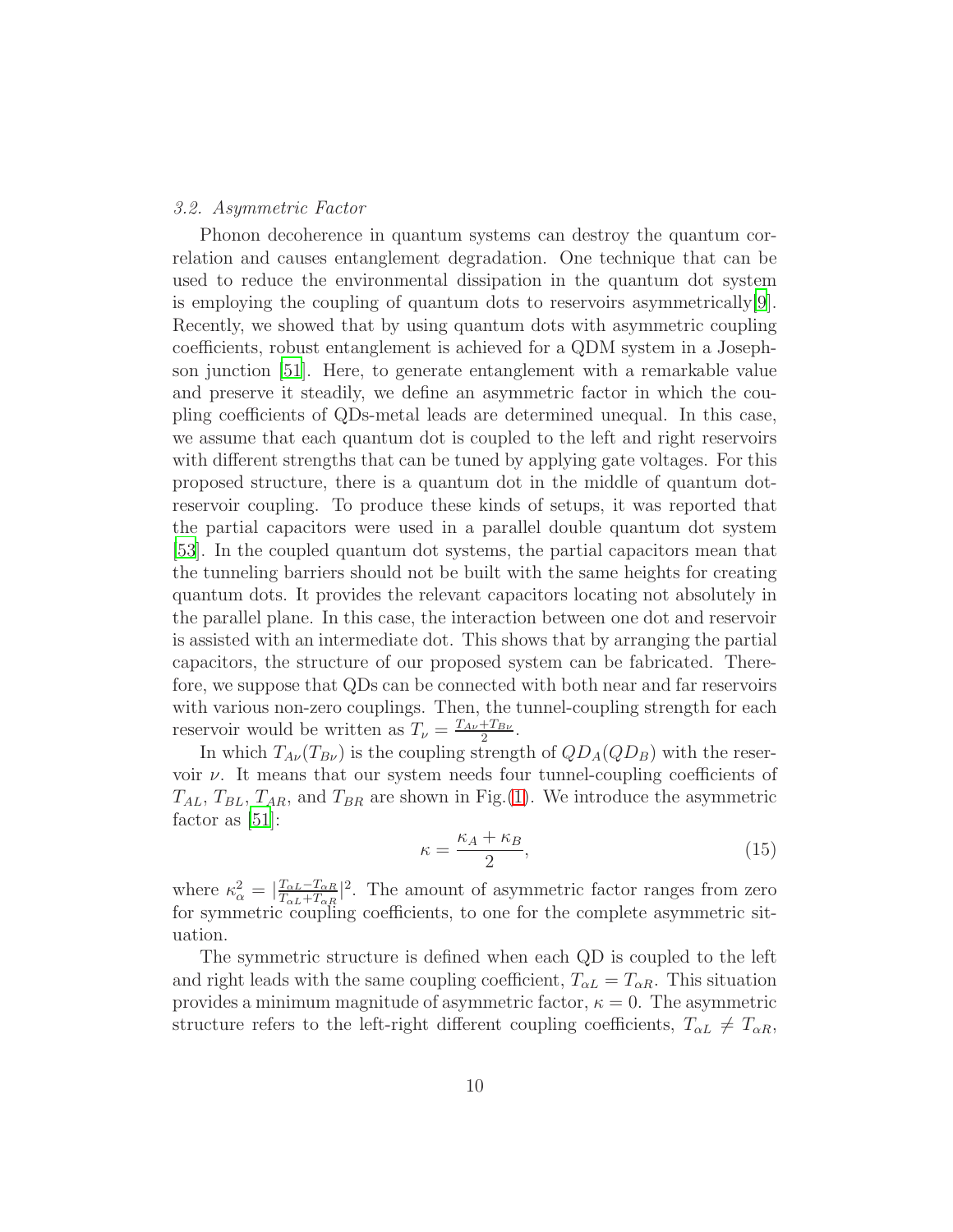with  $0 < \kappa \leq 1$  amount. Completely asymmetric configuration with  $\kappa \simeq$ 1 can be realized for the specific physical properties when the strength of coupling for the near-lead is much larger than the far-lead. This means that we have  $T_{AL} \gg T_{AR}(T_{BR} \gg T_{BL})$  for  $QD_A(QD_B)$ .

In the next section, with the calculated density matrix and considering the required asymmetry factor, we present the results for the behavior of entanglement dynamics.

# <span id="page-10-0"></span>4. Results

In this section, we demonstrate the results of investigating dynamical entanglement for our QDM system against the bias voltage changes, and temperature-varying in Concurrence-Voltage and Concurrence-Temperature parts, respectively. For simplicity and with no loss of generality, we assume the frequency of phonons for each QD is the same,  $\omega_{ph}$ . In all results, the order of energy is supposed  $meV$ , and also the order of temperature is assumed mK.

#### *4.1. Concurrence-Voltage*

For this QDM system, the effect of bias voltage on the concurrence is originated from the reservoir distribution function in the dissipation expression Γ. When the reservoirs are derived asymmetrically by the external bias voltage, their chemical potentials are changed as  $\mu_L = \mu_0 + eV$  and  $\mu_R = \mu_0$ . Therefore, the concurrence is affected by the bias voltage indirectly. To explore the behavior of concurrence as a function of bias voltage, we study the concurrence-voltage curves(C-V characteristic) when the bias voltage is constant(dc) as well as time-dependent(ac).

#### *4.1.1. Concurrence-*dc *Voltage*

To observe the concurrence dependency on the constant bias voltage, we illustrate C-V characteristic curve for asymmetrically coupled quantum dots with asymmetric factor,  $\kappa = 0.55$  in figure[\(2\)](#page-11-0). Panel a of this figure demonstrates the influence of electron-phonon coupling strength on the concurrence. In very low bias voltage( $\varepsilon/\hbar\omega_{ph} < 1$ ), quantum dots are not completely excited and consequently the measure of entanglement is very small. By increasing voltage, concurrence shows increment until  $\varepsilon/\hbar\omega_{ph} = 2$ . Refer to the energy levels of quantum dots A and B(assumed  $\varepsilon_A/\hbar\omega_{ph} = 2$ and  $\varepsilon_B/\hbar\omega_{ph} = 5$  respectively), concurrence in resonant with quantum dots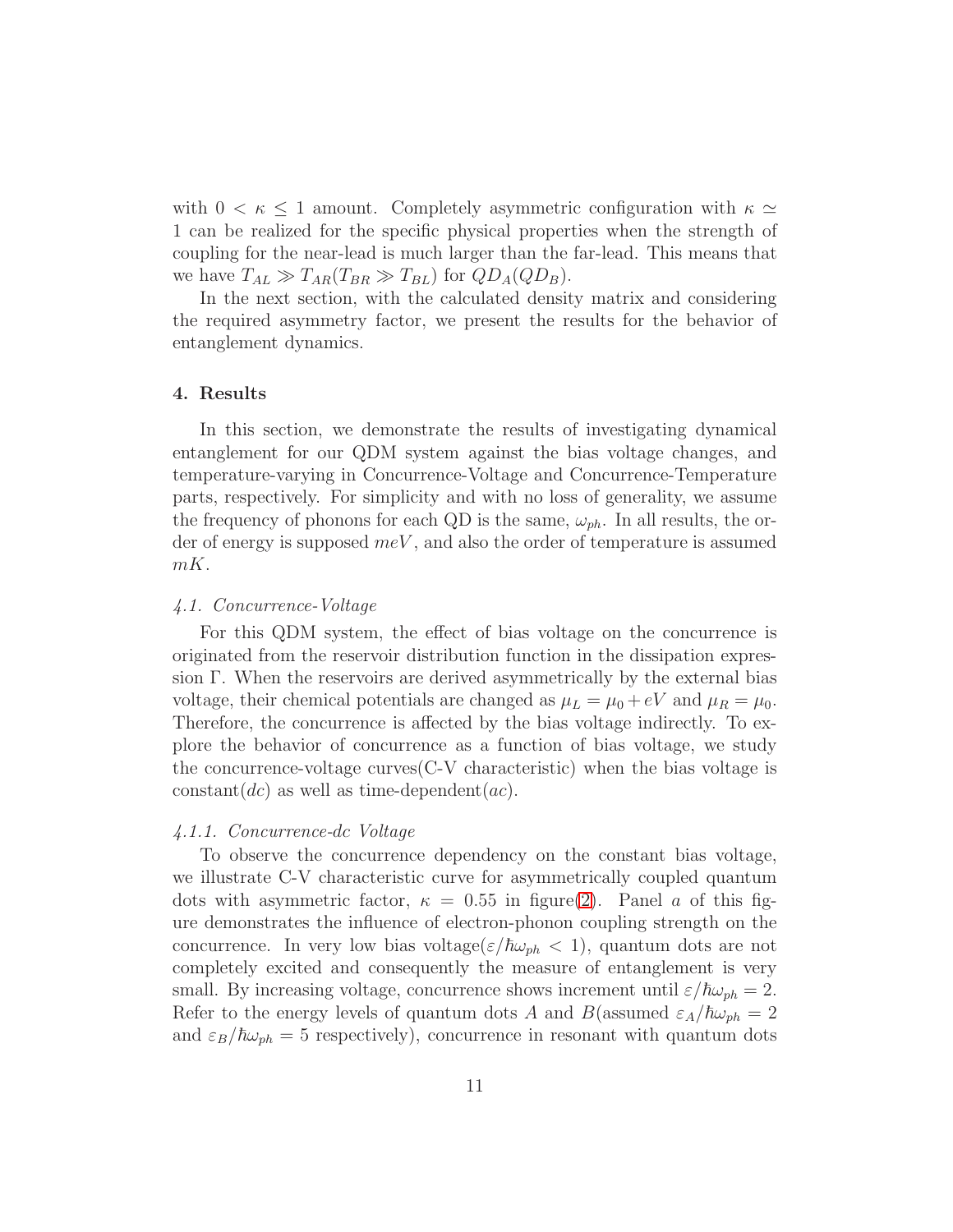

<span id="page-11-0"></span>Figure 2: Concurrence-Voltage behavior for constant bias voltage driving with asymmetric factor,  $\kappa = 0.55$  when (a): in certain phonon coupling strengths with fixed  $\frac{k_B T}{\hbar \omega_{ph}} = 0.2$ . (b): in certain temperatures with fixed phonon coupling strength  $g_{ph} = 0.1$ . The energy levels of quantum dots A and B are selected  $\varepsilon_A/\hbar\omega_{ph} = 2$  and  $\varepsilon_B/\hbar\omega_{ph} = 5$  respectively.

energy levels shows behavior-changing which is similar to steps through the increment of bias voltage. All curves of  $Fig. (2)a$  are under the effect of resonant with quantum dots energy levels and exhibit changes in concurrence behavior. The main difference between these curves is the presence of phonon coupling. For the solid line with no phonon coupling, the steps due to the resonance are in complete shape while for the dashed and dot-dashed lines with the phonon coupling, the steps become smoother. With further increasing bias voltage, concurrence behaves steadily. This leads to observe the steady-state entanglement for high bias voltage.

In panel (b) of Fig. [\(2\)](#page-11-0), we plot the C-V curve for a fixed phonon coupling  $g_{ph} = 0.1$  in some certain temperatures. This figure shows that although the phonon coupling is fixed for all C-V curves, concurrence observes more decrement in larger temperatures. In other words, due to the increase of temperature, thermal decoherence is raised which causes more concurrence decline.

Two panels of Fig.[\(2\)](#page-11-0) express that by increasing the electron-phonon coupling strength in panel  $\alpha$  and raising the temperature in panel  $\beta$ , the entanglement shows degradation because of phonon and thermal decoherences respectively. An interesting point in this figure is that despite these two dissipative features, the concurrence amount is kept at a significantly steady amount. The main reason for this behavior of the system in preserving the entanglement is due to applying the coupling coefficients asymmetrically with non-zero asymmetric factors.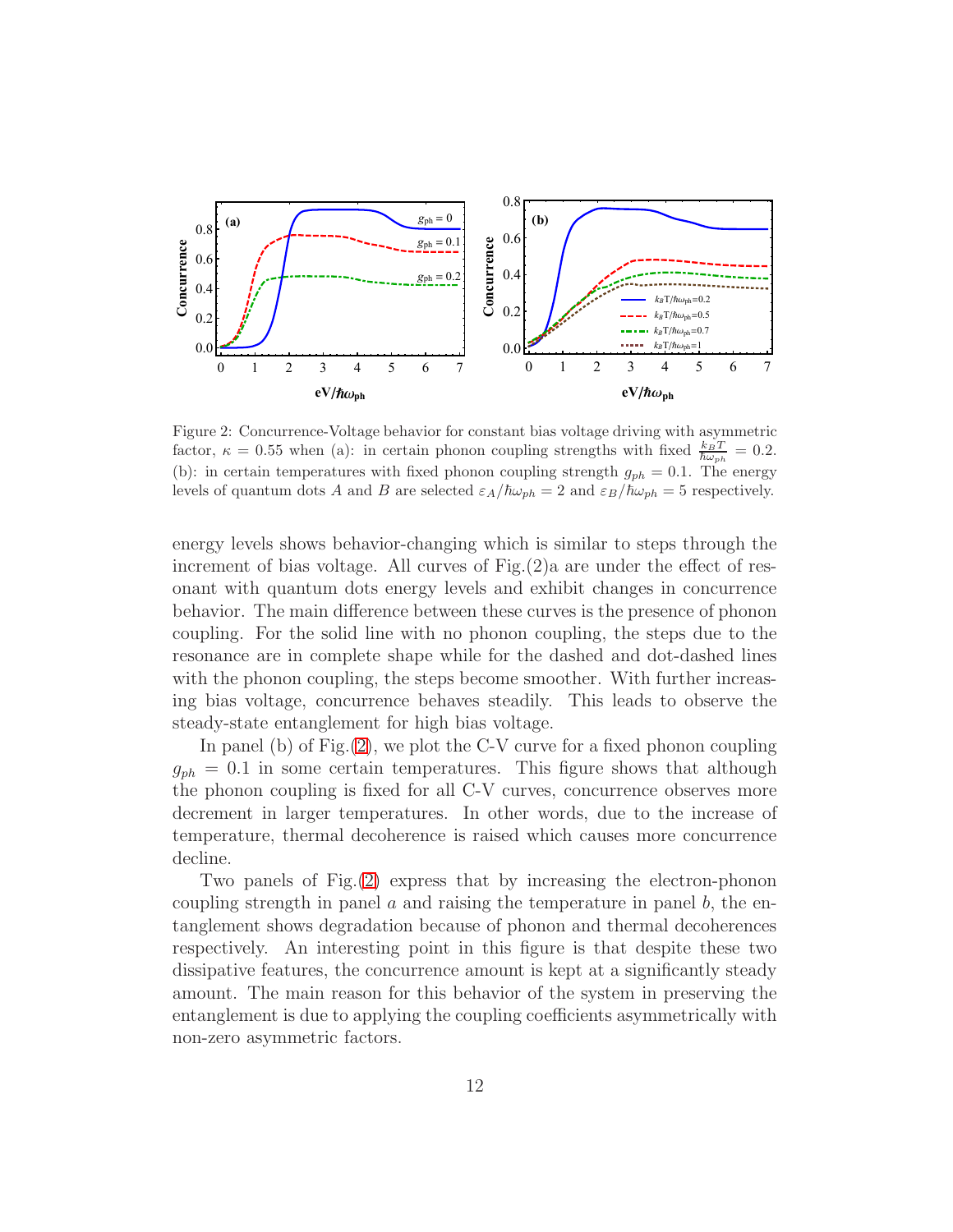# *4.1.2. Concurrence-*ac *Voltage*

To further investigate the parameters which affect the entanglement of the QDM setup, we apply time-dependent voltage. Usually, the time evolution of entanglement under the periodically driven voltage is studied for structures with multi subsystems [\[54,](#page-20-5) [55\]](#page-20-6). Here, we study the dynamics of entanglement for our bipartite system when it is driven periodically with an ac periodic voltage as:

$$
V_{ac}(t) = V_{dc}^{0} + V_{ac}^{0} Cos(\omega_{ac}t),
$$
\n(16)

where  $V_{dc}$  indicates the amplitude of constant voltage while  $V_{ac}^{0}$  and  $\omega_{ac}$  denote the amplitude and frequency of oscillating voltage, respectively. Applying a time-dependent voltage to the system leads to having some parameters depending on time such as the energy level of QDs, the electrochemical potential of reservoirs, and the tunnel-coupling coefficients. As mentioned before, we suppose our system in the WBL regime so the tunnel-coupling parameters are assumed constant and energy-independent.

In figure[\(3\)](#page-13-0), we show the dynamics of concurrence for a fixed phonon coupling  $g_{ph} = 0.1$  under the harmonic bias voltage in two panels (a) and (b). In panel (a), the time evolution of concurrence exhibits periodic time dependence. The oscillating pattern of concurrence displays increasing behavior for each driving cycle and it revives with a higher magnitude. As time elapses enough $(t \to \infty)$ , it reaches the stationary periodic manner. Here, the periodic revival concurrence strongly depends on the amount of bias voltage amplitude. Such that for higher bias voltage amplitude, the shape of revival for each cycle tends to verify from the cosine oscillation shape. However, in this case, the revival concurrence can achieve higher amounts due to the larger driving voltage amplitudes. This leads to the maximum entanglement for  $\frac{V_{ac}^0}{V_{dc}} = 4$  with an oscillatory behavior.

To observe the C-V characteristic against time-dependent voltage, we show the behavior of the time-averaged concurrence as a function of bias voltage in Fig.[\(3\)](#page-13-0)b. In this figure, the average concurrence increases more quickly with higher maximum amounts for more driving bias voltage amplitudes  $V_{ac}^{0}/V_{dc}$ . This behavior originates from the treatment of electrons with respect to the periodic bias voltage. In other words, due to the increase of voltage, electrons can oscillate faster which leads to raising the magnitude of average entanglement. Furthermore, by applying larger time-dependent driving fields, the average concurrence reaches the stationary state with a robust amount. Totally, figure [\(3\)](#page-13-0) demonstrates that the introduced QDM system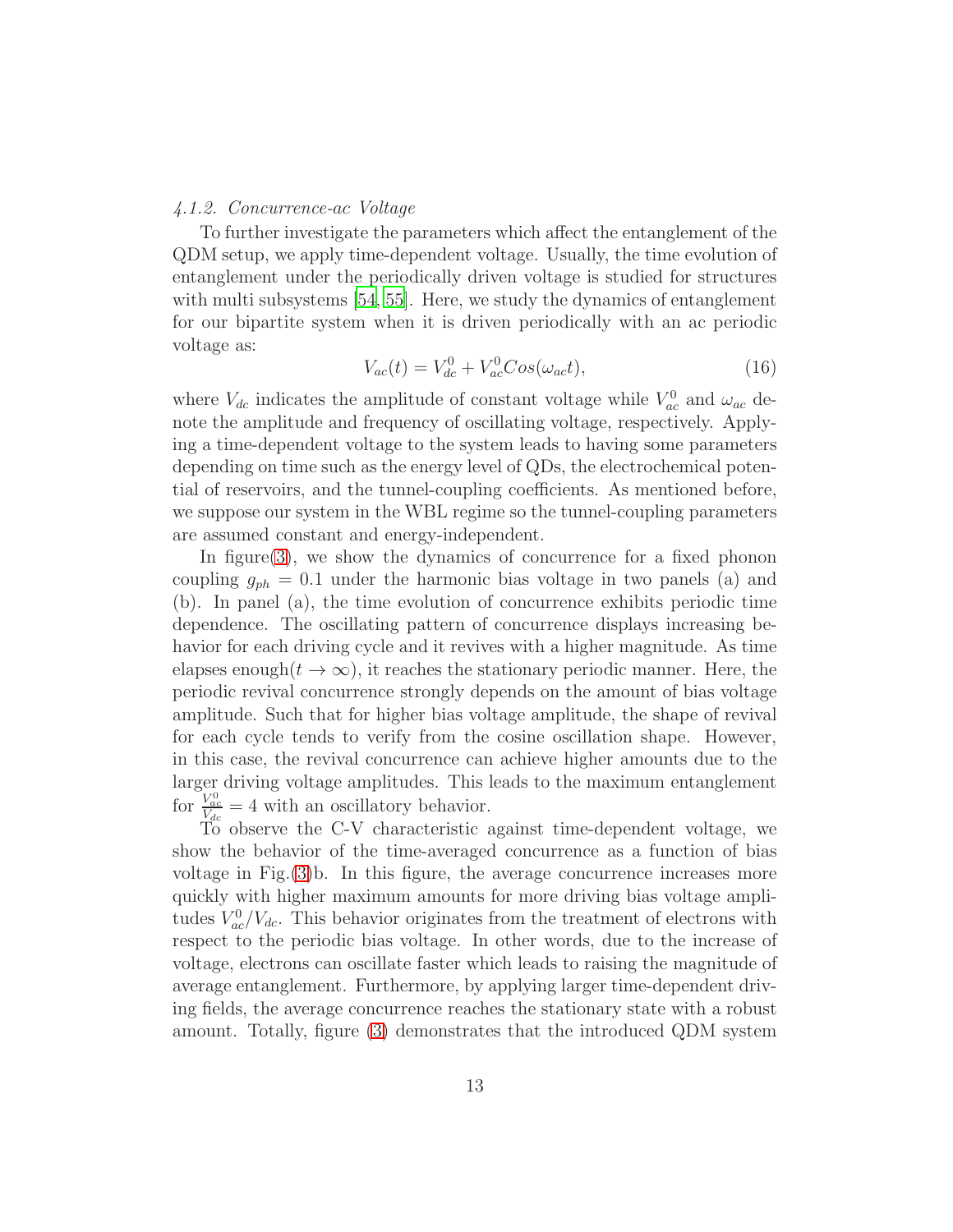

<span id="page-13-0"></span>Figure 3: Concurrence evolution for periodic bias voltage  $V_{ac}(t) = V_{dc} + V_{ac}^0 Cos(\omega_{ac}t)$ with  $\frac{eV_{dc}}{\hbar\omega_{ph}}=1$ ,  $\frac{\omega_{ac}}{\omega_{ph}}=2$ ,  $g_{ph}=0.1$ ,  $\kappa=0.58$  and  $\frac{k_BT}{\hbar\omega_{ph}}=0.2$  for (a): time evolution of concurrence (b): average concurrence against periodic bias voltage



<span id="page-13-1"></span>Figure 4: Concurrence-Temperature behavior for  $\frac{eV}{\hbar\omega_{ph}} = 0.1$  and  $\kappa = 0.63$ .

can protect the entanglement between quantum dots under the control of time-varying bias voltage despite the presence of phonon decoherence.

# *4.2. Concurrence-Temperature*

To obtain more information during the evolution of entanglement in the present system, we evaluate the behavior of the concurrence with respect to the temperature. The temperature-dependent nature of concurrence is originated from the temperature dependency of phonon Bose-Einstein distribution function  $N_{ph}$  and fermionic distribution function of leads  $f_{\nu}$ . To observe the behavior of entanglement against temperature-varying, we plot the concurrence-temperature curve  $(C-T$  characteristic) which is shown in Fig.  $(4)$ .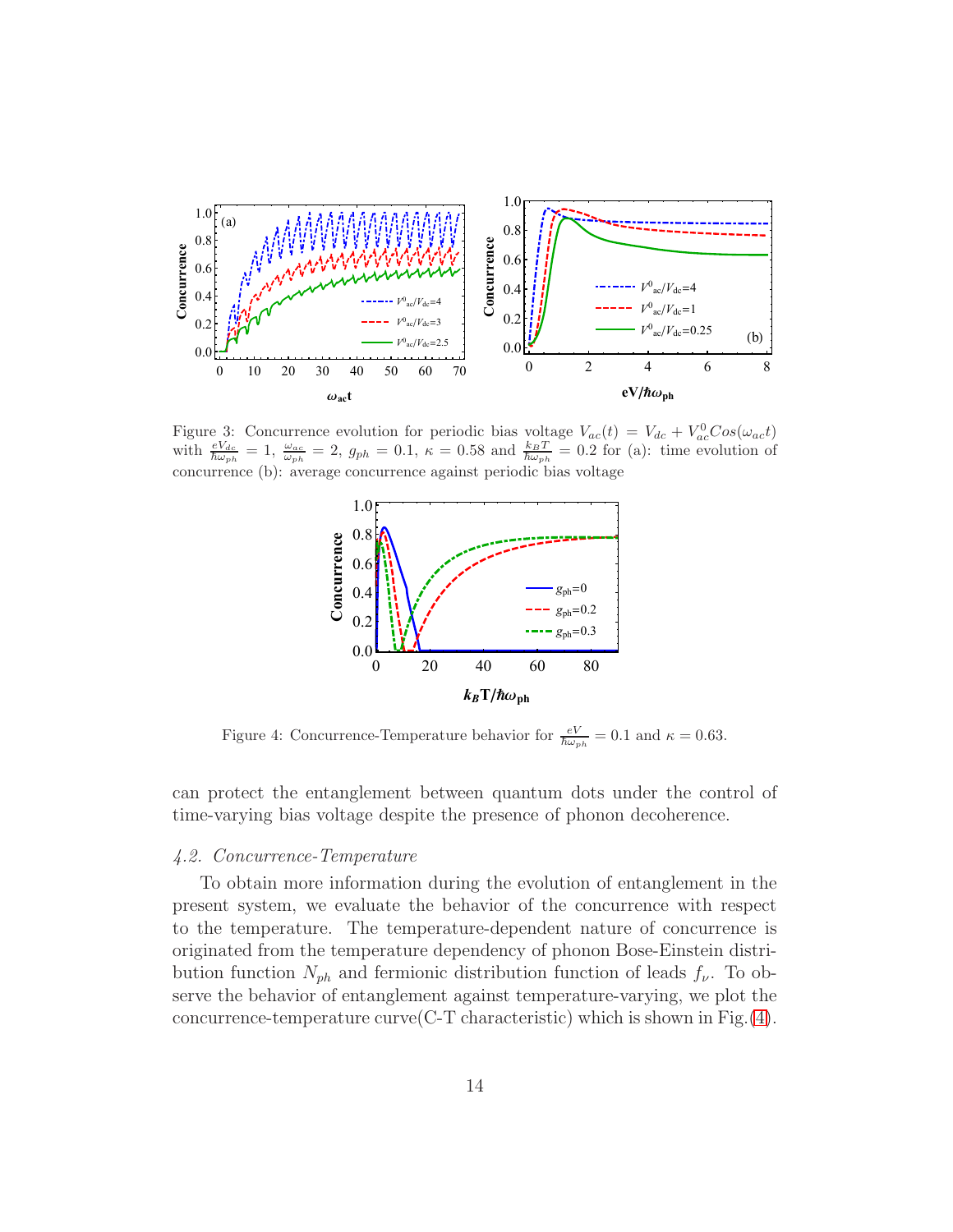This figure illustrates that in the beginning, due to the constant driven bias voltage, the unentangled electrons in the initial ground states are excited to the higher levels. After that, electrons find more opportunities to be entangled through the increase of temperature. This leads to an entanglement increment toward the maximum achievable value. Increasing more temperature causes the separation of the entangled electrons which is observed as a decreasing manner of concurrence. This decline behavior continues through a finite temperature interval to reach zero amount. At this point, entanglement disappears completely which means that all electrons are unentangled.

Here, we call the complete disappearance of entanglement against temperature a thermal entanglement degradation (TED). In TED parts of figure  $(4)$ , it is obvious that for larger phonon coupling strengths, concurrence reaches the lower maximum value and then collapses with a shorter TED interval. This kind of entanglement degradation was reported as a significant property for quantum dot systems [\[56](#page-20-7)].

Applying more temperature provides electrons to move faster and consequently find more possibilities to be entangled again. Fig.[\(4\)](#page-13-1) illustrates that the entanglement can reappear after a period of temperature absence. We name the phenomenon of entanglement rebirth after the complete disappearance versus temperature as a thermal entanglement revival (TER). In Fig.[\(4\)](#page-13-1) for TER parts, it is shown that concurrence can be revived with a larger magnitude for a stronger phonon coupling coefficient.

After the revival, entanglement raises to reach a robust value and steadily continues through the temperature increment. In this figure, for C-T cure without any phonon coupling  $g_{ph} = 0$  (solid line), the entanglement can not be revived after its disappearance. This behavior of entanglement reveals that the key reason for the revival phenomenon in the present system would be originated from the decoherence of surrounding phonons. In semiconductor systems, electron-phonon interaction is considered as a dominant term over the other relevant correlations [\[57\]](#page-20-8). Moreover, researches show that phonon interaction is strongly affected by the value of temperature [\[58\]](#page-20-9). It means that by increasing the phonon strength, the absorption of this parameter from the thermal bath can be improved. Therefore, we believe that in our QDM system, the electron-phonon effect plays a crucial role in the generation of the thermal entanglement revival. Also, the influence of this element is so strong that the steady-state TER is obtained with a robust amount for the higher temperature.

To demonstrate the importance of phonon effect on the behavior of entan-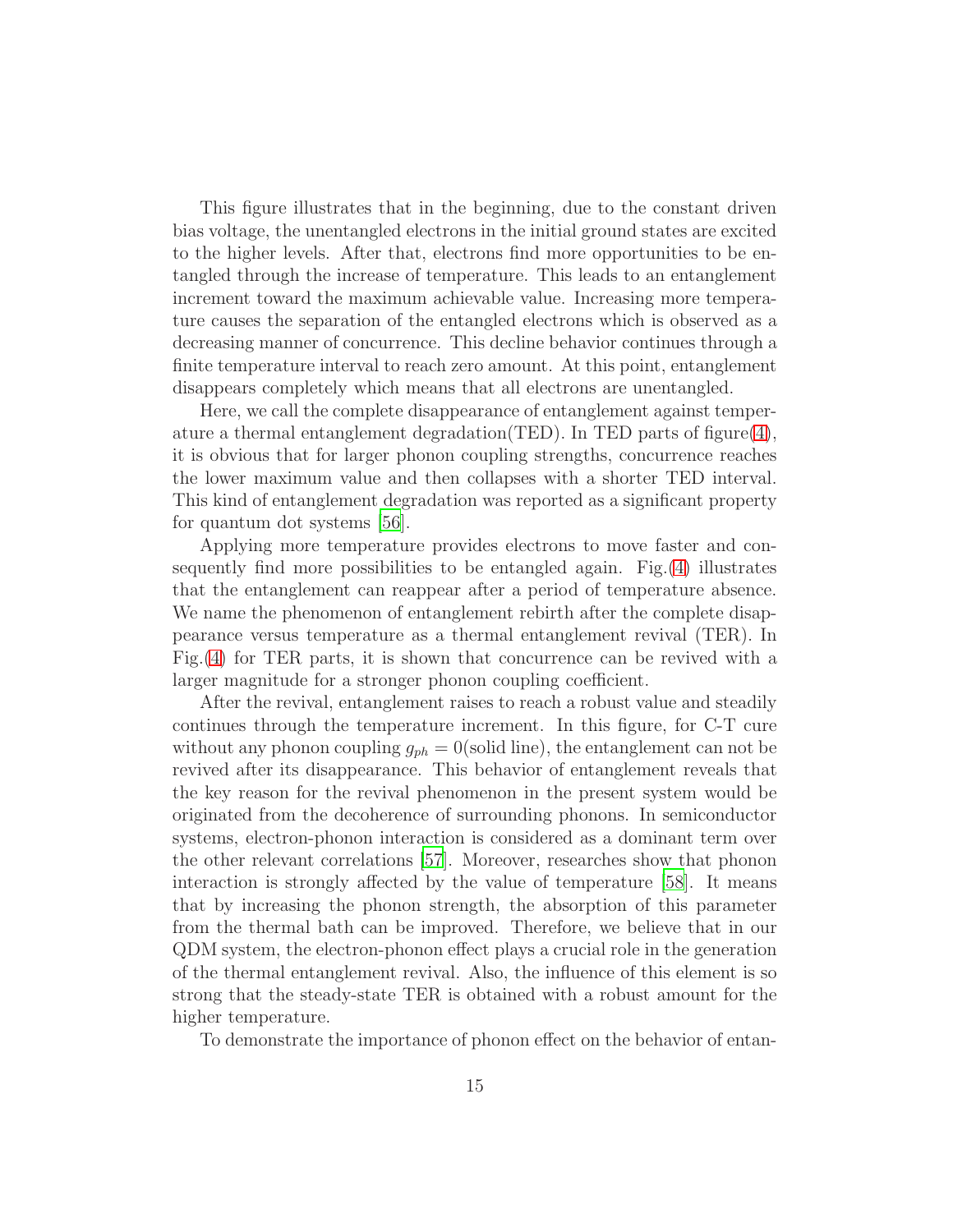glement in the larger value of temperature, we investigate the temperature dependency of concurrence on the high-temperature(HT) approximation in the following.

# *4.2.1. High-Temperature Approximation*

For high temperature limit( $k_BT \gg \hbar \omega_{ph}$ ), the phonon distribution function is approximated as  $N_{ph} \simeq \frac{k_B T}{\hbar \omega_{ph}}$ . In this case, the modified Bessel function for large argument is expressed as

$$
I_l(z) \simeq \frac{e^z}{\sqrt{2\pi z}} (1 - \frac{4l^2 - 1}{8z} + \ldots), z \gg 1.
$$
 (17)

Applying this expression into the equations [\(10\)](#page-7-0) and [\(11\)](#page-7-1) gives us:

$$
M_{\alpha\nu}^{+,HT} = \Gamma_{\alpha\nu} \sum_{l} [1 - f_{\nu}(-l\omega_{ph} + \epsilon_{\nu})] \frac{e^{\frac{-g_{ph}}{4} \frac{\hbar \omega_{ph}}{k_B T}}}{\sqrt{4 \pi g_{ph} \frac{k_B T}{\hbar \omega_{ph}}}}
$$
(18)

and

$$
M_{\alpha\nu}^{-,HT} = \Gamma_{\alpha\nu} \sum_{l} f_{\nu} (l\omega_{ph} + \epsilon_{\nu}) \frac{e^{\frac{-g_{ph}}{4} \frac{\hbar \omega_{ph}}{k_B T}}}{\sqrt{4 \pi g_{ph} \frac{k_B T}{\hbar \omega_{ph}}}}.
$$
(19)

Using these equations, we obtain the concurrence in the high-temperature limit. We present it in a comparison scheme between HT approximation and the exact result in Fig.[\(5\)](#page-16-1). This figure introduces a characteristic temperature depending on the frequency of phonon. In this temperature which should be at least 40 times larger than the phonon energy, concurrence in HT approximation can completely reproduce the exact result of entanglement. This analysis confirms that the entanglement in our proposed QDM model is strongly influenced by the phonon effects which in turn depends on the surrounding temperature.

The main advantage of our proposed QDM setup is that the steady-state entanglement can be generated in a simple tunable junction. Also, the entanglement with the robust amount can be easily preserved by engineering the coupling of QDs-leads asymmetrically and manipulating the driven bias voltage. In the future, it will be useful to investigate the stability of entanglement and entanglement revival in an array of quantum dot molecules under the effect of temperature dissipation to improve the building quantum computers.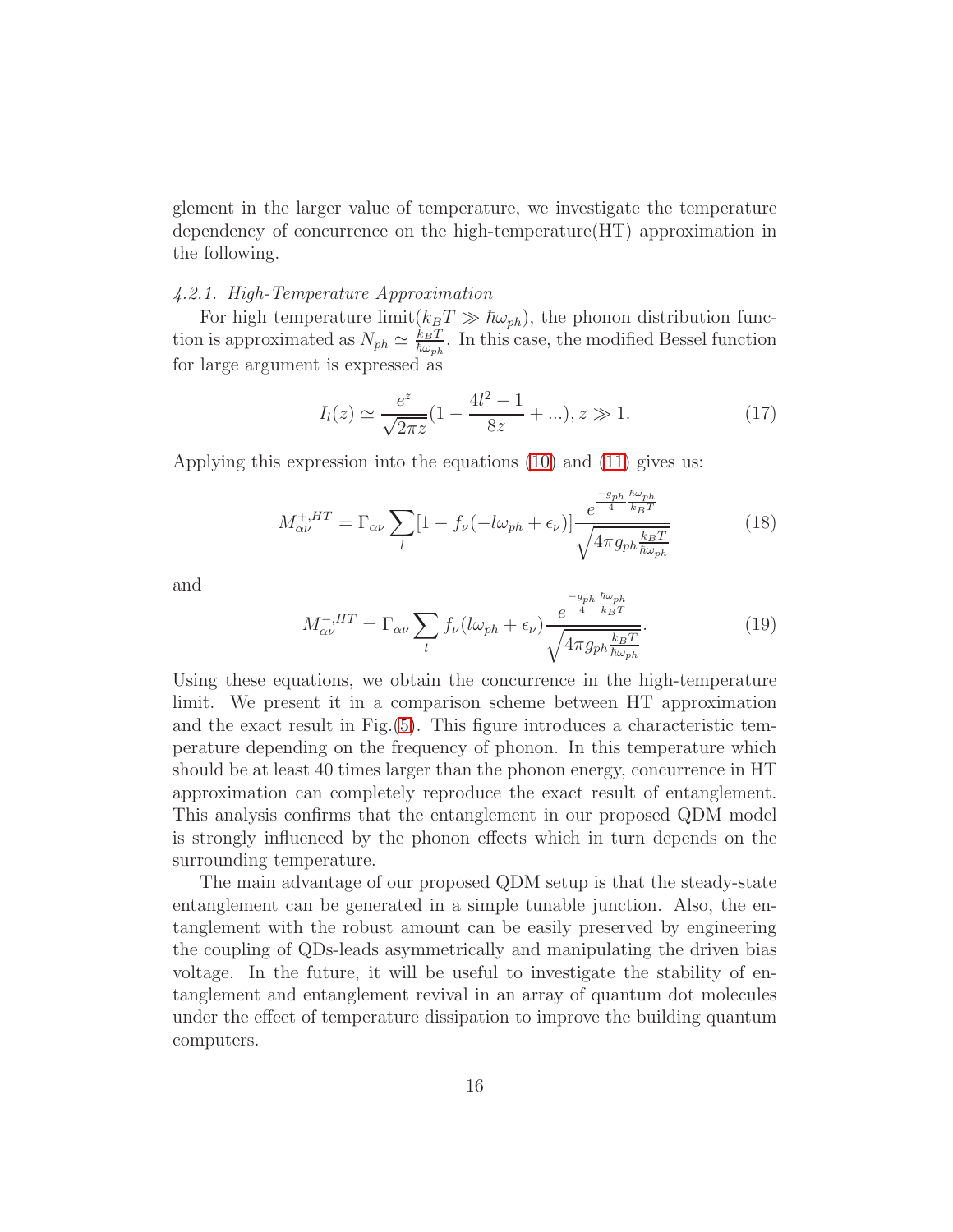

<span id="page-16-1"></span>Figure 5: Concurrence-Temperature behavior shows the characteristic temperature  $k_BT \geq$  $40\hbar\omega_{ph}$  that is due to the comparison between the exact result and high-temperature approximation for  $\frac{eV}{\hbar\omega_{ph}} = 0.1$  and  $\kappa = 0.63$ .

# <span id="page-16-0"></span>5. Conclusions

We studied the dynamics of entanglement formation in a carbon nanotube quantum dot molecule including phonon interactions in a biased junction. It was shown that the generated steady-entanglement between the coupled quantum dots could be controlled and preserved to achieve a robust value. This procedure was performed by implementing an asymmetric coupling strategy and also by applying a tunable external bias voltage. In response to an applied time-dependent bias voltage, the time evolution of entanglement exhibited periodic revival which could be reached the maximum magnitude. We could characterize the thermal entanglement degradation and revival phenomena through temperature evolution. In this case, the strength of phonon coupling influenced the rebirth of thermal entanglement comprehensively such that the revival occurred stronger for a higher phonon coupling amount.

#### 6. Acknowledgments

The authors wish to thank the Office of Graduate Studies and Research Vice President of the University of Isfahan for their support.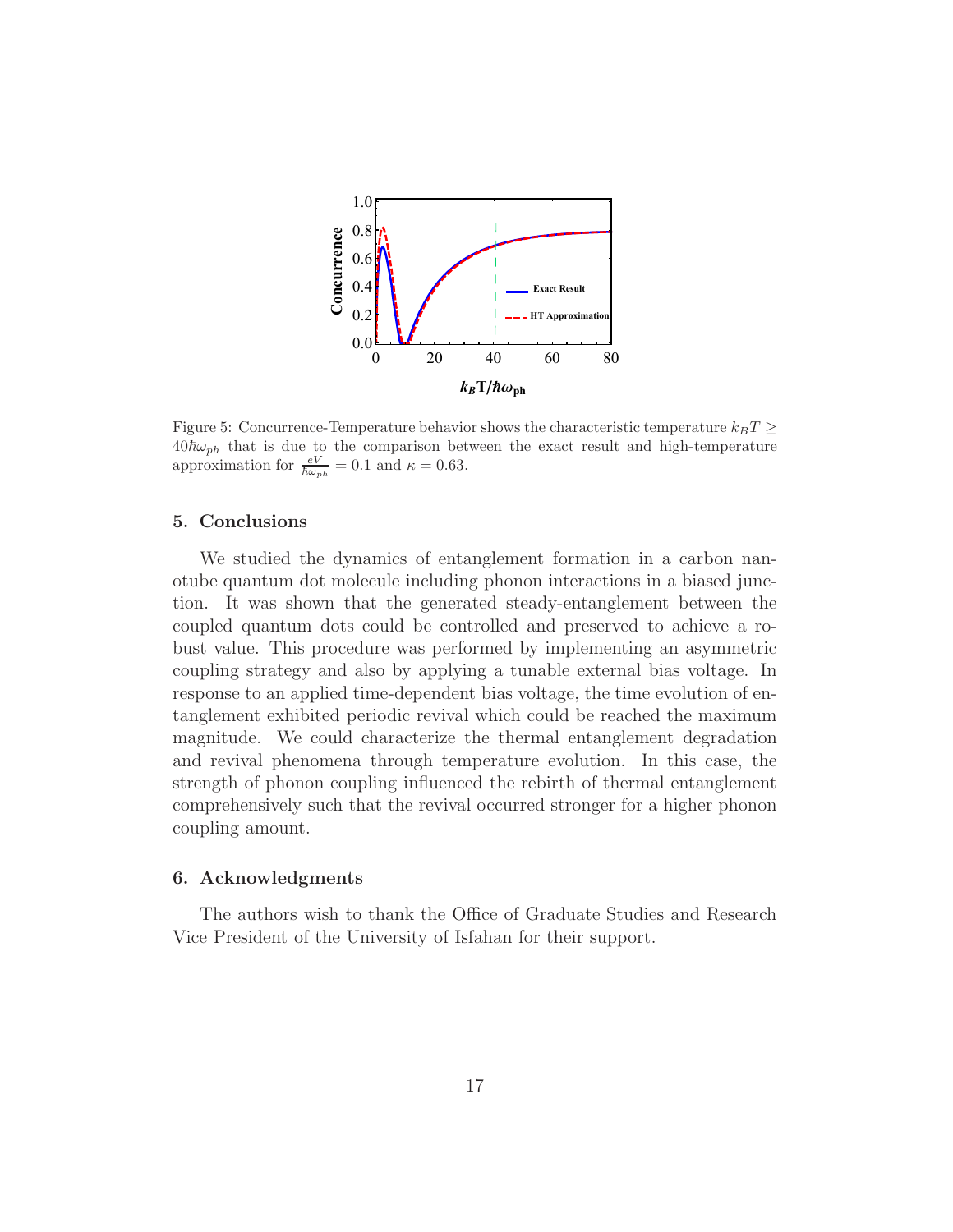# References

#### References

- <span id="page-17-0"></span>[1] A. Peres, Quantum Theory: Concepts and Methods, New York, Kluver Academic Publishers, 1995.
- <span id="page-17-1"></span>[2] G. Alber and et al., Quantum Information: An Introduction to Basic Theoretical Concepts and Experiments, Springer, Verlag Berlin Heidelberg, 2003.
- <span id="page-17-2"></span>[3] M. A. Nielson and I. L. Chuang, Quantum Computation and Quantum Information, NewYork, Cambridge University Press, 2010.
- <span id="page-17-3"></span>[4] S. Ishizaka, New J. Phys. 22 (2020) 023022.
- <span id="page-17-4"></span>[5] G. Pan, R. Xiao and J. Gao, Laser Phys. Lett. 17 (2020) 085204.
- <span id="page-17-5"></span>[6] L. P. Yang, C. Khandekar, T. Li and Z. Jacob, New J. Phys. 22 (2020) 023037.
- <span id="page-17-6"></span>[7] P. Zapletal and A. Nunnenkamp, Quantum Sci. Technol. 4 (2019) 044001.
- <span id="page-17-7"></span>[8] G. Sorelli, V. N. Shatokhin, F. S. Roux and A. Buchleitner, Quantum Sci. Technol 5 (2020) 035012.
- <span id="page-17-8"></span>[9] L. D. Contreras-Pulido and F. Rojas, J. Phys.: Condens. Matter 18 (2006) 9771.
- <span id="page-17-9"></span>[10] L. D. Contreras-Pulido and F. Rojas, Phys. Rev. A 77 (2008) 032301.
- <span id="page-17-10"></span>[11] Pan A, Keating T E, Gyure M F, Pritchett E J, Quinn S, Ross R S, Ladd T D and Kerckhoff J Quantum Sci. Technol 5 (2020) 034005.
- <span id="page-17-11"></span>[12] D. Loss and D. P. DiVincenzo, Phys. Rev. A 57 (1998) 120.
- <span id="page-17-12"></span>[13] R. Hanson and et al., Rev. Mod. Phys. 79 (2007) 1217.
- <span id="page-17-13"></span>[14] W. D. Oliver, F. Yamaguchi and Y. Yamamoto, Phys. Rev. Lett. 88 (2002) 037901.
- <span id="page-17-14"></span>[15] M. Bayer and et al., 291 (2001) 451.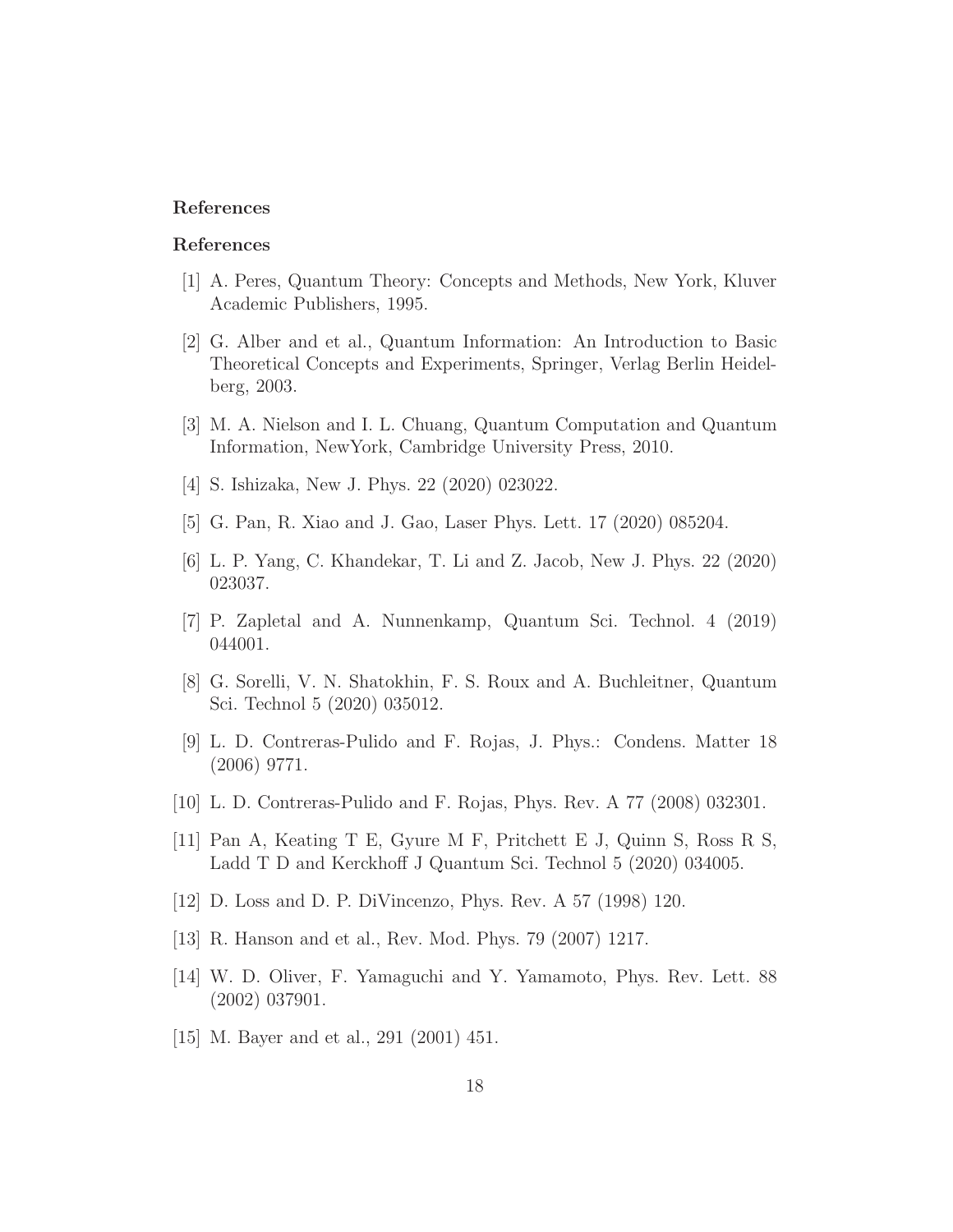- <span id="page-18-0"></span>[16] M. Otten, S. K. Gray and G. V. Kolmakov, Phys. Rev. A 99 (2019) 032339.
- <span id="page-18-1"></span>[17] T. Mendes-Santos, G. Giudici, R. Fazio and M. Dalmonte, New J. Phys. 22 (2020) 013044.
- <span id="page-18-2"></span>[18] H. W. C. Postma, T. Teepen, Z. Yao, M. Grifoni and C. Dekker, Science 293 (2001) 76.
- <span id="page-18-3"></span>[19] M. R. Graber and et al., Phys. Rev. B 74 (2006) 075427.
- <span id="page-18-4"></span>[20] W. Song, T. Du, H. Liu, R. Betzholz and J. Cai, New J. Phys. 22 (2020) 063029.
- <span id="page-18-5"></span>[21] S. Walter, B. Trauzettel and T. L. Schmidt, Phys. Rev. B 88 (2013) 195425.
- <span id="page-18-6"></span>[22] G. Tang, L. Zhang and J. Wang, Phys. Rev. B 97 (2018) 224311.
- <span id="page-18-7"></span>[23] A. Benyamini, A. Hamo, S. V. Kusminskiy, F. von Oppen and S. Ilani, Nat. Phys. 10 (2014) 151.
- <span id="page-18-8"></span>[24] T. Yu and J. H. Eberly, Science 323 (2009) 598.
- <span id="page-18-9"></span>[25] Q. Yao and et al., Phys. Rev. Lett. 122 (2019) 010408.
- <span id="page-18-10"></span>[26] K. Khodjasteh, D. A. Lidar and L. Viola, Phys. Rev. Lett. 104 (2010) 090501.
- <span id="page-18-11"></span>[27] Y. J. Zhang, Z. X. Man, X. B. Zou, Y. J. Xia and G. C. Guo, J. Phys. B: At. Mol. Opt. Phys. 43 (2010) 045502.
- <span id="page-18-12"></span>[28] Y. Lu, Y. Zhang, G. Liu, F. Nori, H. Fan and X. Pan, Phys. Rev. Lett. 124 (2020) 210502.
- <span id="page-18-13"></span>[29] J. Shi, D. Wang and L. Ye, Sci. Rep 6 (2016) 30710.
- <span id="page-18-14"></span>[30] D. Braun, Phys. Rev. Lett. 89 (2002) 277901.
- <span id="page-18-15"></span>[31] A. Nazir, Phys. Rev. B 78 (2008) 153309.
- <span id="page-18-16"></span>[32] D. Mogilevtsev and et al., Phys. Rev. Lett. 100 (2008) 017401.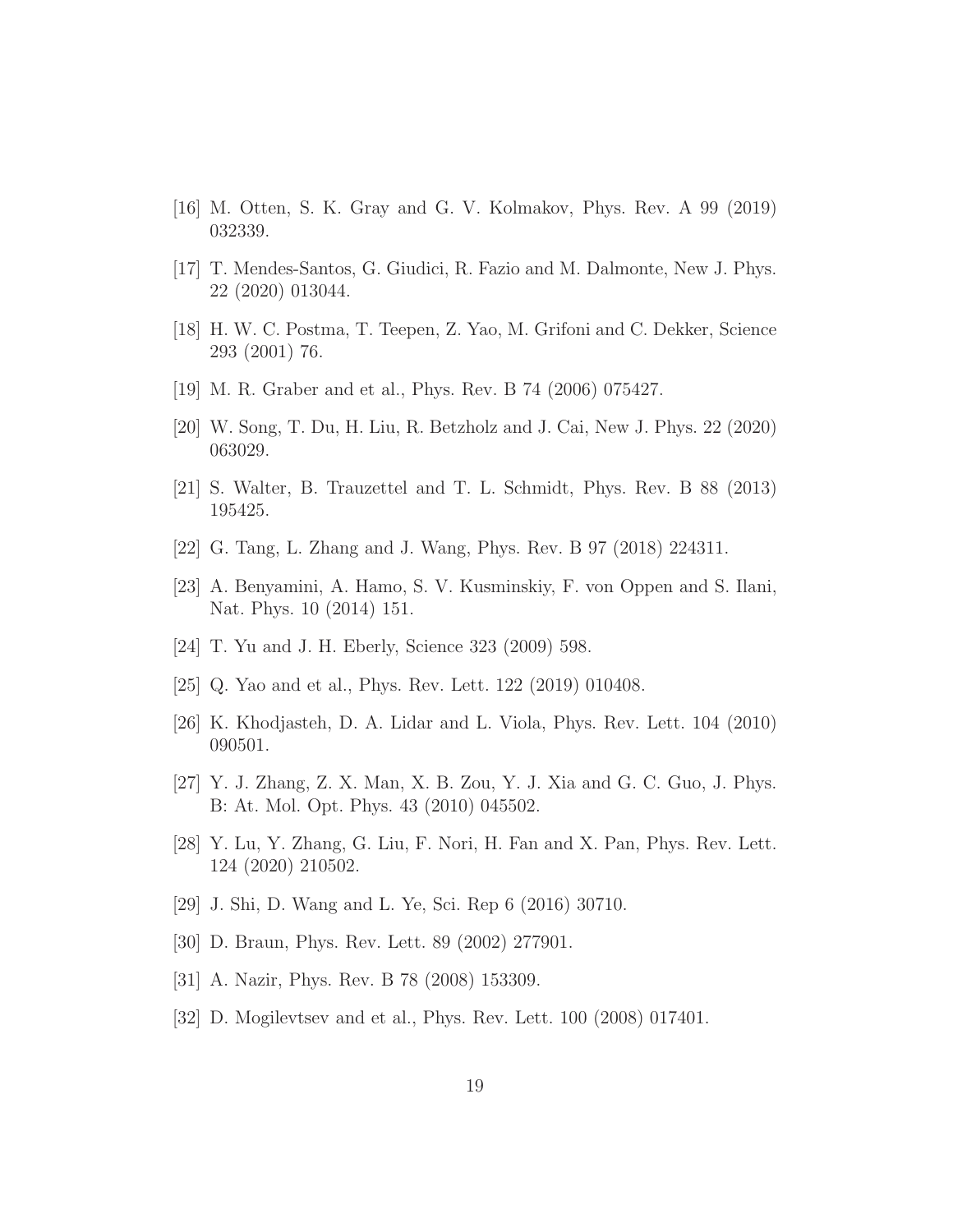- <span id="page-19-0"></span>[33] D. E. Reiter, T. Kuhn and V. M. Axt, ADV PHYS-X 4 (2019) 1655478.
- <span id="page-19-1"></span>[34] M. R. Buitelaar, A. Bachtold, T. Nussbaumer, M. Iqbal, and C. Schonenberger, Phys. Rev. Lett. 88 (2002) 156801.
- <span id="page-19-2"></span>[35] F. Guinea, Phys. Rev. Let. 94 (2005) 116804.
- <span id="page-19-3"></span>[36] A. K. Huttel, B. Witkamp, M. Leijnse, M. R. Wegewijs, and H. S. J. van der Zant, Phys. Rev. Lett. 102 (2009) 225501.
- <span id="page-19-4"></span>[37] T. Holstein, Annals of Physics 8 (1959) 325 .
- <span id="page-19-5"></span>[38] G. D. Mahan, Many-Particle Physics, Springer Science and Business Media (1990).
- <span id="page-19-6"></span>[39] B. Dong, G. H. Ding and X. L. Lei, J. Phys. Condens. Matter 27 (2015) 205303.
- <span id="page-19-7"></span>[40] I. G. Lang and Y. A. Firsov, Zh. É ksp. Teor. Fiz. 43 (1962) 1843, Sov. Phys. JETP 16 (1963) 1301.
- <span id="page-19-8"></span>[41] A. K. Huttel, M. Poot, B. Witkamp and H.S.J. van der Zant, New J. Phys. 10 (2008) 095003.
- <span id="page-19-9"></span>[42] G. Pennington and N. Goldsman, Phys. Rev. B 68 (2003) 045426.
- <span id="page-19-10"></span>[43] H. P. Breuer and F. Petruccione, The Theory of Open Quantum Systems, Oxford University Press, 2002.
- <span id="page-19-11"></span>[44] M. J. Biercuk, S. Ilani, C. M. Marcus, and P. L. McEuen, Topics in Applied Physics, volume 111, chapter 15, pages 455–493, Springer Berlin Heidelberg, 2008.
- <span id="page-19-12"></span>[45] S. Hill and W. K. Wootters, Phys. Rev. Lett. 78 (1997) 5022.
- <span id="page-19-13"></span>[46] W. K. Wootters, Phys. Rev. Lett. 80 (1998) 2245.
- <span id="page-19-14"></span>[47] J. Schliemann, J. I. Cirac, M. Kus, M. Lewenstein and D. Loss, Phys. Rev. A 64 (2001) 022303.
- <span id="page-19-15"></span>[48] J. Schliemann, D. Loss and A. H. MacDonald, Phys. Rev. B 63 (2001) 085311.